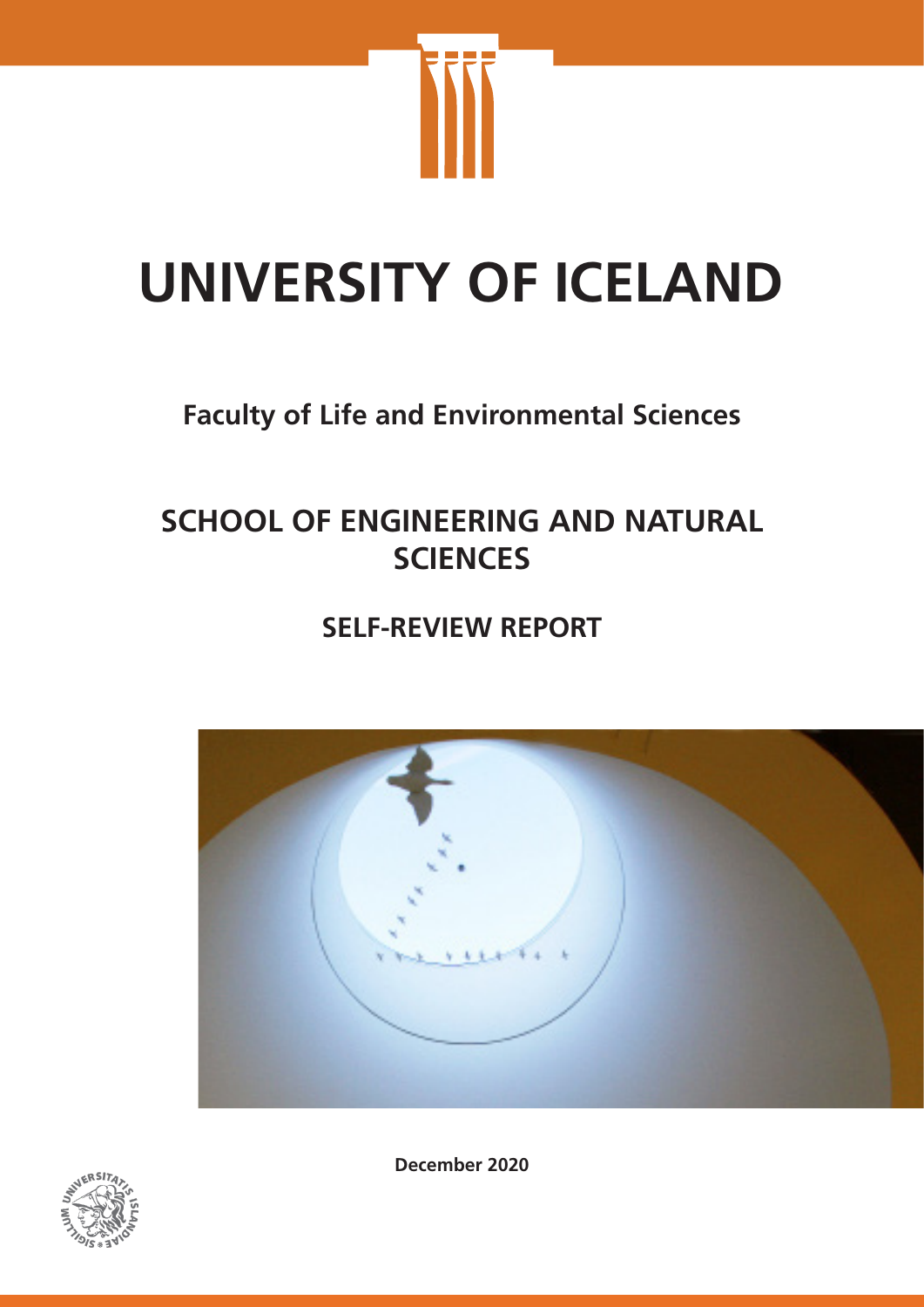

## UNIVERSITY OF ICELAND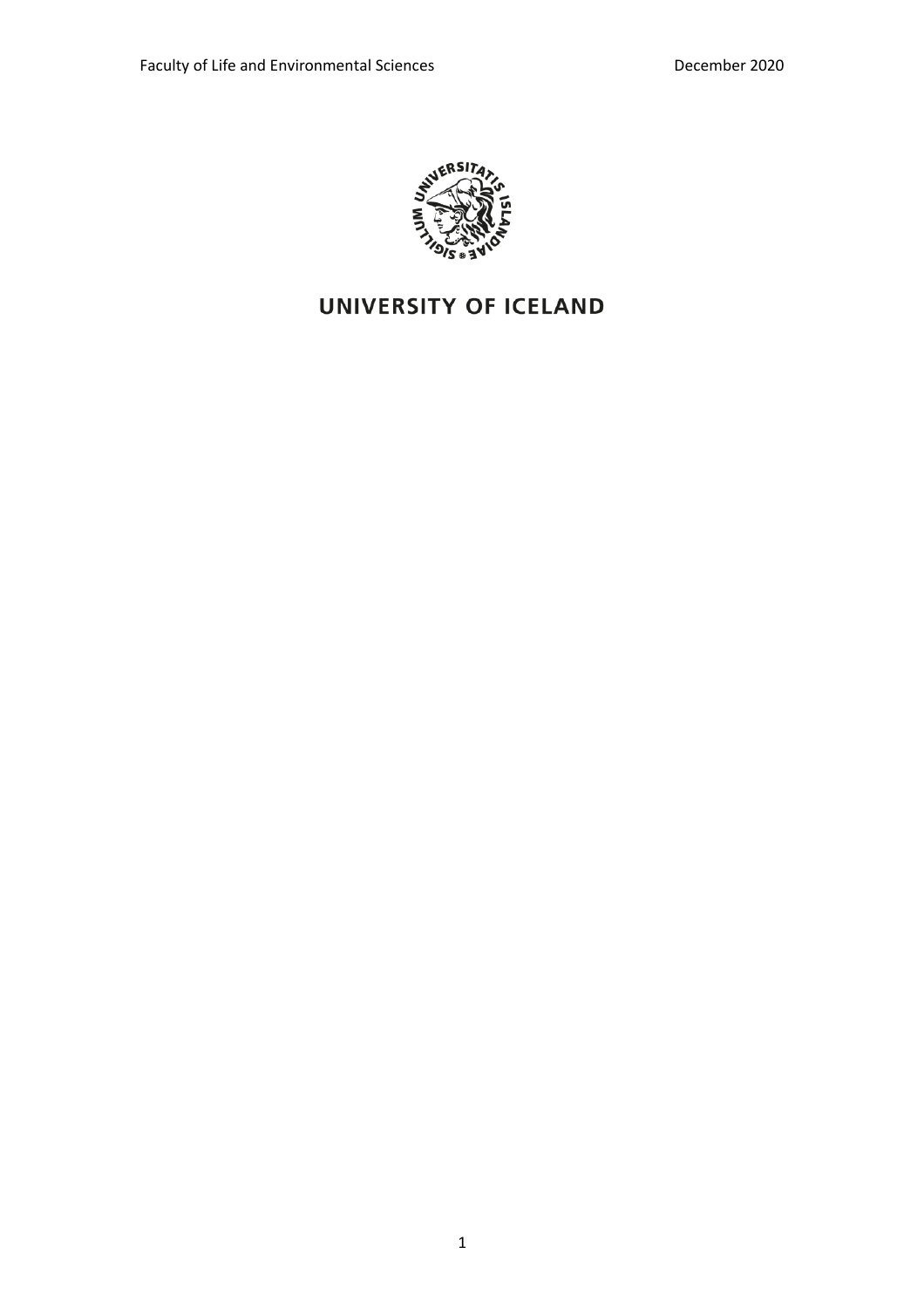### **Introduction**

In accordance with the Icelandic Quality Enhancement Framework (QEF) at the University level in Iceland and the University of Iceland's Guidelines for the organization, schedule and process of institution-led review of faculties and interdisciplinary programs, the Faculty of Life- and Environmental Sciences (the Faculty), School of Engineering and Natural Sciences (the School), University of Iceland (the University), carried out self-evaluation during the spring and fall semester of 2020. The results are presented in this report.

A Self-Evaluation Committee (the Committee) was established in January 2020. The Committee members were:

- 1. Anna Dóra Sæþórsdóttir, Professor, Head of Faculty from July 1<sup>st</sup>, 2020, Chair
- 2. Arnar Pálsson, Professor, Head of Department of Biology
- 3. Gunnar Þór Jóhannesson, Professor, Head of Department of Geography and Tourism Studies until June 30<sup>th</sup>, 2020
- 4. Karítas Ísberg, representative of the undergraduate students in Geography and Tourism Studies
- 5. Kristín Elísabet Allison, representative of the graduate students within the department
- 6. Sigríður Valgeirsdóttir, representative of the alumni and industry outside academia
- 7. Sigurður Smári Davíðsson, representative of the undergraduate students in Biology
- 8. Snæbjörn Pálsson, Professor, Head of Faculty until June 30<sup>th</sup>, 2020, Chair
- 9. Zophonías Oddur Jónsson, Professor, Head of Department of Biochemistry and Molecular Biology

As part of the Self-Review, each student representative formed a discussion group to meet with the Social Sciences Research Institute to answer questions and discuss relevant matters. Each discussion group consisted of diverse selection of five to six students under the relevant graduate level.

The Committee used results of the data collection from University databases, student's satisfaction results and focus groups' results, along with its own discussion and ideas to develop actions for improvement. The University of Iceland Centre for Teaching and Learning reviewed the Faculty's course catalogue descriptions, especially learning outcomes, and provided the Committee with that review. The external industry representative attended committee meetings, including during the visit of the international external experts. The industry representative provided comments that have been incorporated into the report.

This material was remotely reviewed by the international experts on 20-24 October2020 and met on-line with the Committee members. These were:

- 1. David Pyle, Professor of Earth Science at the University of Oxford (UK)
- 2. Nigel Mason, Professor of Molecular Physics at the University of Kent (UK)
- 3. Outi Savolainen, Professor Emerita of Ecology and Genetics at Oulu University (Finland)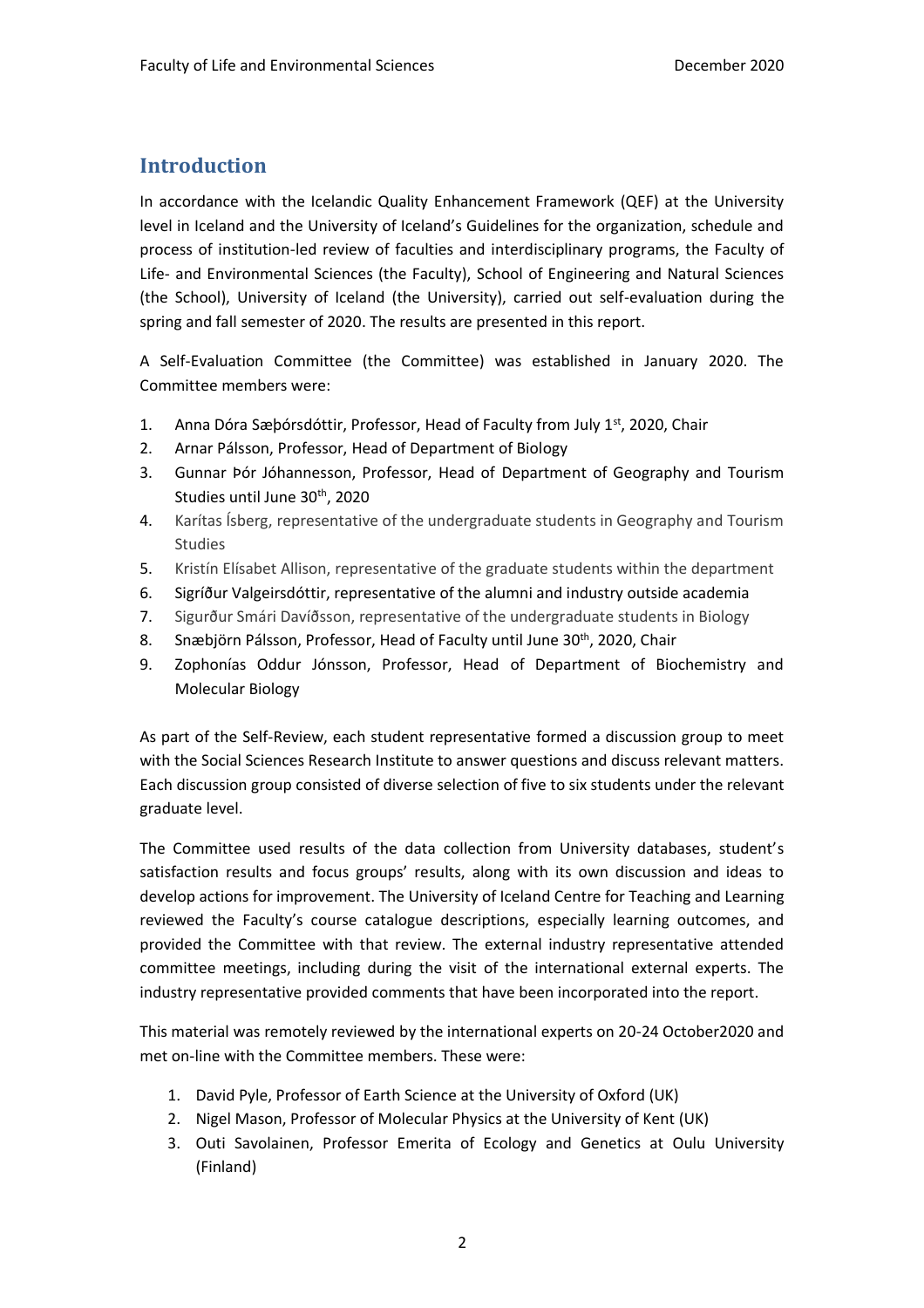### **Faculty Characteristics**

The Faculty of Life- and Environmental Sciences (FLES) is one of six faculties within the School of Engineering and Natural Sciences at the University of Iceland. The Faculty is home to two departments: The Department of Biology (LIF) and the Department of Geography (LAN) and Tourism Studies (FER) and runs the Department of Biochemistry and Molecular Biology (LEF) in collaboration with the Faculty of Physical Sciences. The Faculty was founded in 2008, when the structure of the University was changed through the formation of five schools that replaced the previous Faculty structure of the University. Since then, the three departments have been together in one faculty.

The Faculty offers undergraduate study (BS) in Biology (LÍF), Biochemistry and Molecular Biology (LEF), Geography (LAN) and Tourism studies (FER) (Appendix 1, Table 1). Additionally, the Faculty awards graduate (MS) and (PhD) degrees in all those subjects except Biochemistry and Molecular Biology; students finishing projects in molecular biology will get a degree in Biology. In addition, the department awards MS degrees in Bioinformatics and in Environment and Natural Resources as part of an interdisciplinary program that is hosted within the Faculty. This program is only loosely connected with the department. It has already delivered its own self-review report and is therefore not included in this report.

The forum for research activities of teachers and students within the Faculty is the Institute of Life and Environmental Sciences, which was founded in 2011 (regulation on the Institute of Life and Environmental Sciences, University of Iceland no. 554/2011). The institute is divided into two laboratories: The Laboratory of Biology and a Research Center of Geography and Tourism. The Dean of the School appoints the board of the Institute. Four members are nominated at a Faculty meeting, the head of the Institute is appointed without nomination.

The administration of the Faculty is governed by the Faculty Meeting which is run in accordance with articles 17 and 18 of Regulation 569/2009. Daily administration is in the hands of the Faculty Head and three Department Heads. Faculty Meetings are held 2-3 times per year. The Faculty board which consists of the Head of the Faculty, the three Department Heads and the chairman of the Institute of Life and Environmental Sciences meets on a monthly basis. The departments meet regularly to discuss matters regarding teaching and research.

The Faculty has 35 academic teaching positions (28.05 full time equivalent, FTE) (Appendix 1, Table 2) in the main fields of Biology (14.95) and Geography and Tourism Study (13.1) with a gender ratio of 18 males and 17 females in October 2019. Out of the 119 sessional teachers, 62 are males and 57 females. The gender balance is thus over all very close to parity and in accordance with the Equal Rights Law of Iceland and the gender equality policy of the University. The skew towards male professors with a ratio of 15:8 is noteworthy, although all 5 associate and assistant professors are female. Almost all full-time Faculty members have doctoral degrees, but not all sessional adjuncts and teachers. However, they are all selected due to expertise and specialization in their respective fields. The age distribution of the Faculty (Table 3) is skewed as no faculty is under the age of 40. The age distribution in the Department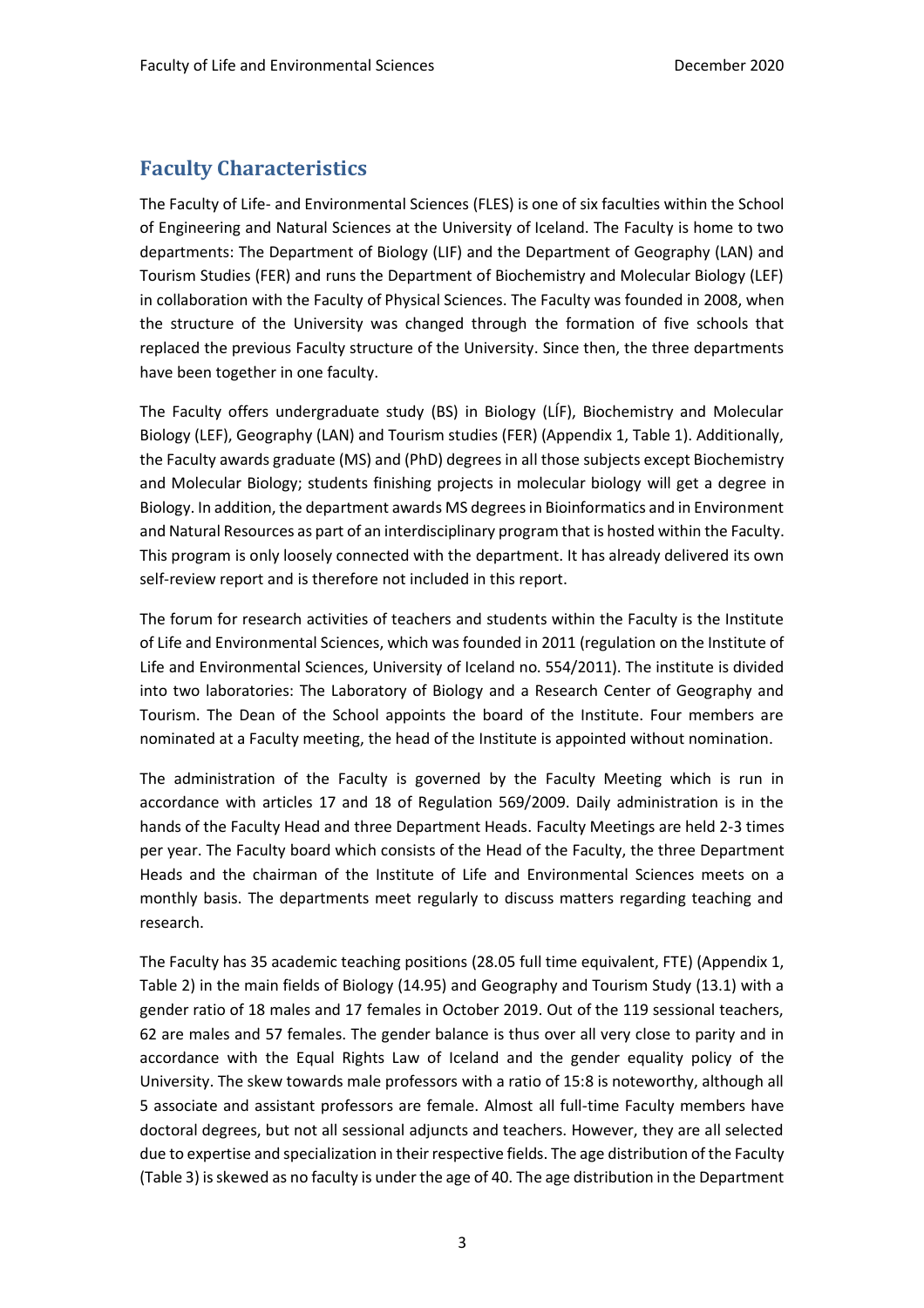of Biology is of major concern. Most of the Faculty members have over 15 years of employment within the Faculty reflecting the low number of hiring and the age composition among the faculty members.

The number of students and their progress through the BS programme varies among the different programmes LEF262, LÍF276, LAN267, FER265 (Appendix 1, Table 3). The numbers of entrants in the BS programmes are considered satisfactory but are rather low in LAN. The retention rate in the BS programme in Biology has been low or less than 50%. The number of graduate students is satisfactory in LÍF but a higher number of PhD students (30) than MS students (20) is of concern, whereas in LAN and FER the numbers of PhD are 9 and MS 27. In addition, some MS students in the ENR programme graduate from the Faculty each year. A weakness in all the MS programs is limited number of courses offered which is due to limited number of students as well as limited number of academic staff able to take on more teaching than they already have. Several of the courses offered in the MS programs are also offered to BS students (M-courses) or have a 2 ECTS extension (F) to BS courses (G) (chapter 2). Graduate students who have finished the BS programme may thus have already taken the courses of interest or large part of them. The MS programs (LIF441 and LAN441) have experienced a reduction in the number of students and entrants, which poses difficulties of offering a full set of courses for these programs. The doctoral study program has a long tradition in Biology (LÍF561) but is rather new in geography and the first PhD student in Tourism studies is about to graduate (Table 9). A negative point is that only half of the students complete their doctoral degrees within 5 years. On 20 October 2020 the total number of students registered in the Faculty was 340, thereof 248 undergraduate students, 44 master students, and 48 PhD students.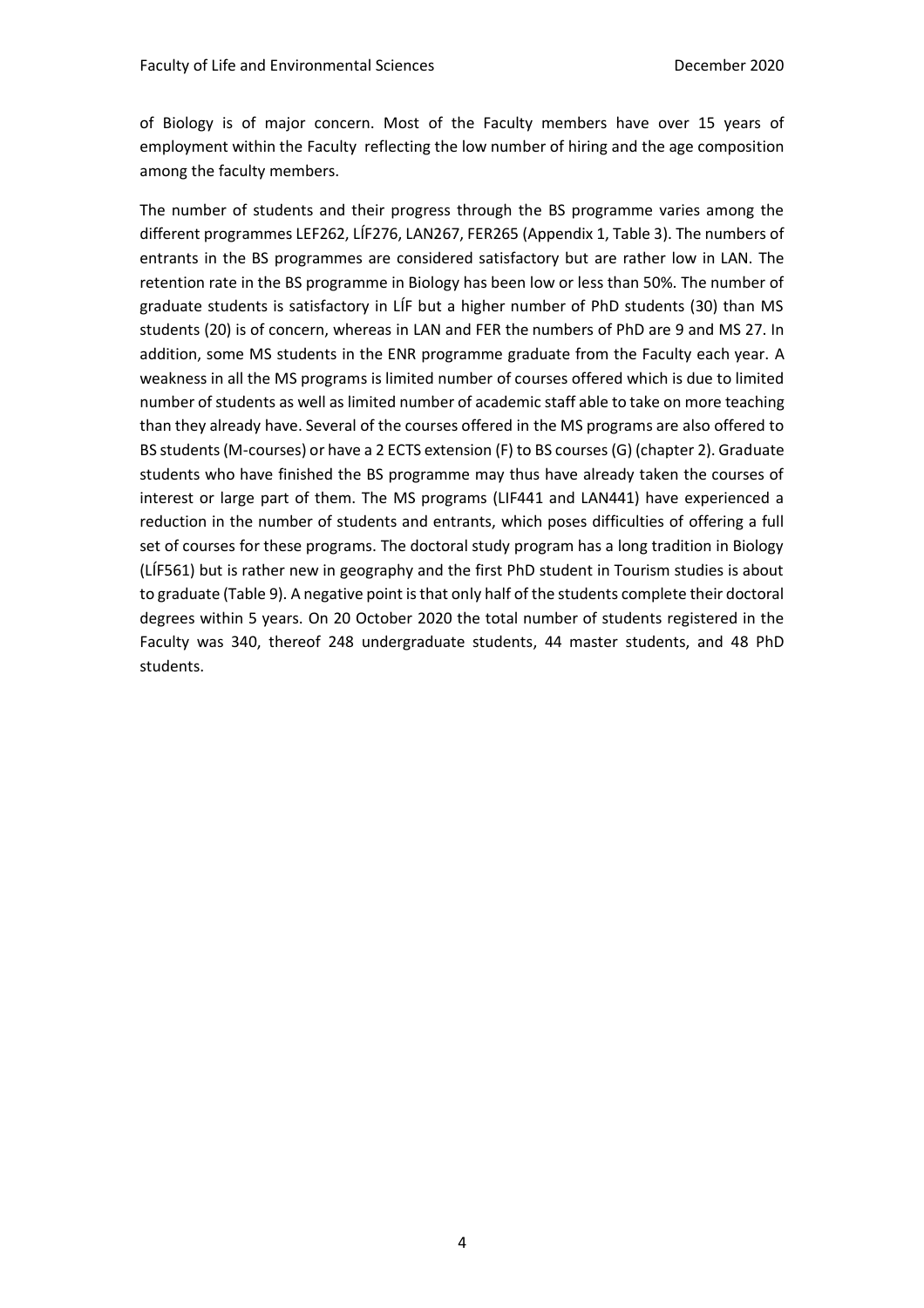### **Summary and Main Conclusions for the Faculty** Lessons learned from QEF1

Several achievements were reached in QEF1 but other targets were not met.

Regarding student satisfaction, the University has made a significant effort in investigating student retention rates and the School has used this information to emphasize the reception of new undergraduate students. However, as notified by the externals' report, the high dropout rate during the first year of Biology is of concern and needs to be dealt with.

The Faculty has worked on restructuring the BS programs which has succeeded to a different degree among the departments, and evaluation of the learning outcomes for the MS and PhD programmes needs to be conducted. It remains a challenge to solve the situation of the Molecular Biology and the Biochemistry department which is a joint program offered by part of the departments in Biology and Chemistry. In Biology, teaching of Microbiology has been strengthened with a new teacher and with courses offered to students in Engineering and in the master program in Environmental Sciences and Natural Resources. Aims to strengthen the master's programmes within the Faculty did not proceed as planned but the Department of Biology is now participating in a newly established master's programme in Industrial Biotechnology and this year, 2020, a collaboration started with the Marine and Freshwater Research Institute to offer a master programme in Aquatic Sciences. The Department of Geography and Tourism has initiated a Master specialisation in Natural Hazards and Arctic Tourism, the latter offered in collaboration with six foreign universities.

Despite efforts to increase the job satisfaction, as pointed out in QEF1, it did not increase since the last self-evaluation report according to recent surveys. Attempts were made to improve the "social life" by some activities as common trips, lunches and dinners which were well appreciated. Still, the low job satisfaction seems to be more dependent on external factors which are not under the control of the Faculty. They include high workload of current staff members and the inability of the faculty to recruit new teachers, allocation of University resources, both with regards to research units of individual faculty members and to the e.g., in form of research grants and housing.

### Teaching and Learning

The Faculty has had a strong framework of quality review of its programmes over the years and continuously conducts reviews in order to improve the teaching. The Faculty has set a teaching strategy from QEF1. The Faculty receives and reviews annually surveys of BS, MS, PhD and graduated students. The Faculty annually reviews the course evaluations at a Department Meeting and with student representatives. The Faculty has set learning outcomes for most of its courses and its degree programmes in 2016, but these need to be updated as pointed out by the University Centre of Teaching and Learning. In Biology the teaching has a larger emphasis on taxonomy than often seen elsewhere, and a number of courses in chemistry which students have trouble relating to their interest in Biology during the first year, and which may contribute to high drop-out rates during the first year. The reviewers suggested it would be important to strengthen bioinformatics which is of growing importance as DNA analysis has been more commonly used in different disciplines, as well as increasing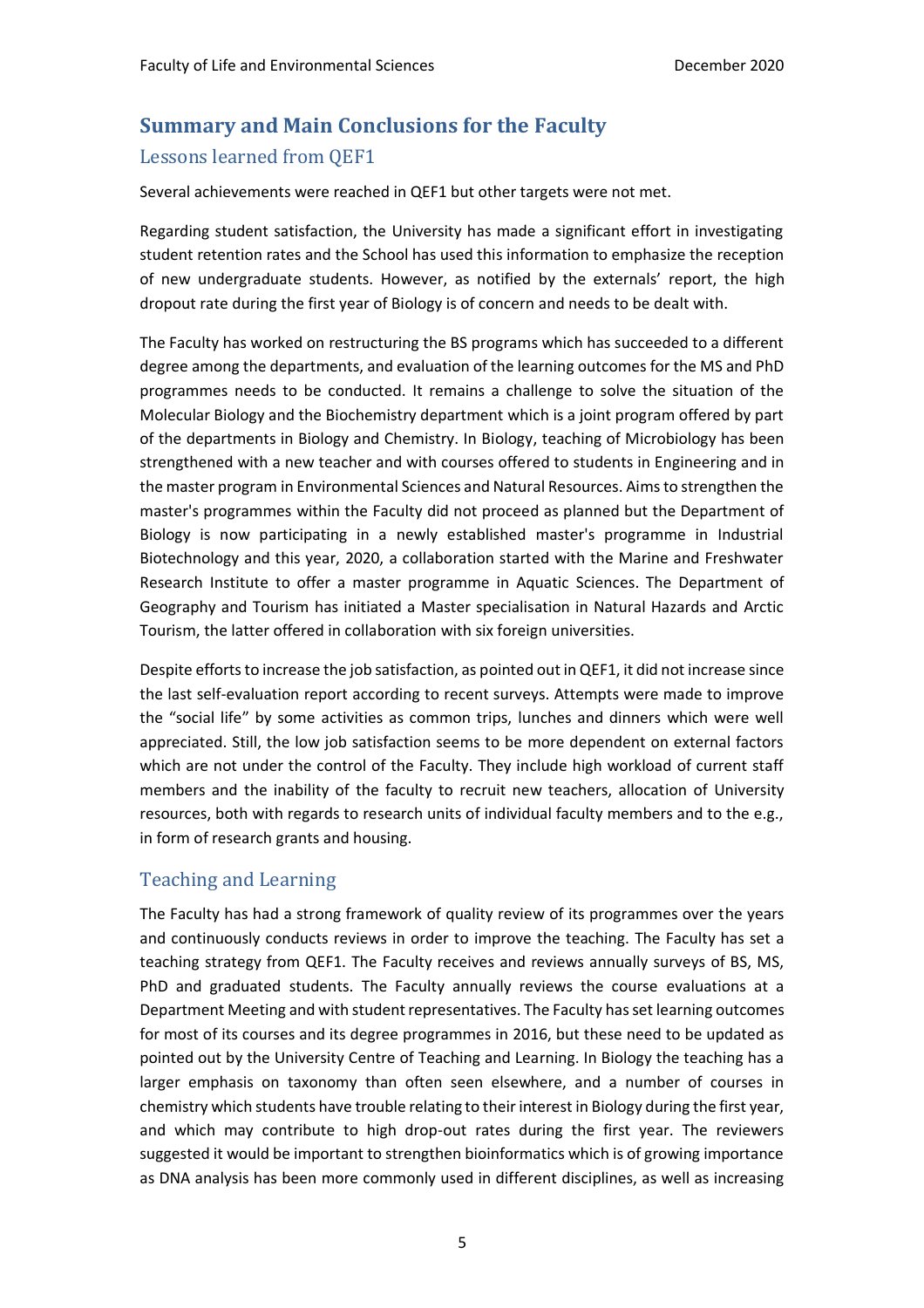writing and presentation skills both in Icelandic and English. Furthermore, although impressed by the bachelors student reports in Skemman, the reviewers wondered whether they exceeded the workload or the numbers of credits acknowledged for the work.

The Faculty has strengthened the welcoming and orientation of new graduate students and improved support for international students. The Faculty has set written rules for doctoral evaluation and monitors doctoral programmes with a Faculty Graduate Studies Committee. The next steps include development of a PhD student manual, formal guidelines for PhD committee members, better develop the biology graduate students retreat (probably as emeeting). We plan to re-evaluate the MS programmes in biology (including bioinformatics) and explore the development of further specializations. In addition we plan to improve systems for exchange and internship students. These steps were also emphasized in the report by the external experts who suggested a more formal structure of the graduate studies. In the same report they also pointed out there are too few students in the master's programme in Bioinformatics and they suggested that it could be arranged differently within the University.

### Management of Research

The Faculty set a research strategy in 2019. The research emphasis areas reflect the wide expertise of the faculty members which are hired because of the teaching duties following the BS programs in the different departments. The Faculty has and intends to maintain a research specialty and strength which spans the main fields of the study. The Faculty has developed a five-year recruitment plan for new Faculty members based on this strategy and considering also the plans for developing new MS programs. Unfortunately, the Faculty has not been able to announce new positions despite the fact that several teachers have or are about to retire (despite carefully laid plans in the QEF1 report). The situation is improving this year as two positions have now been announced in Biology, but several teachers are retiring in 2021 and 2022 and Geography and Tourism seriously needs permanent teachers instead of temporary adjunct fellows. As suggested by the external reviewers, there is also a need to recruit faculty members of the Biochemistry and Molecular Biology, which teaching and research could be strengthened with collaboration with School of Health Sciences.

In terms of research output (Appendix 1, Table 4), as measured by the evaluation system of the public universities in Iceland, the Faculty has remained steadily productive, with a similar average as the School and somewhat higher than the University average.

Faculty are encouraged to conduct research, supervise graduate students, apply for national and international grants and engage with the wider society. In response to discussion within the University, the faculty does not see scorecards and new management approaches to research as beneficial instruments to promote the quality of work and outputs. As was noted above, then the Faculty brings in 29% of the national research funds that the School receives. But our share of the international funds is lower, and something we aim to improve.

The infrastructure of the faculty are housing and equipment for teaching and research. The housing issues are quite pressing, and the department of Geography and Tourism should be combined in the same building. The teaching facilities are rather good, but there is room for improvement of specialized facilities for research. This includes research labs for GIS (also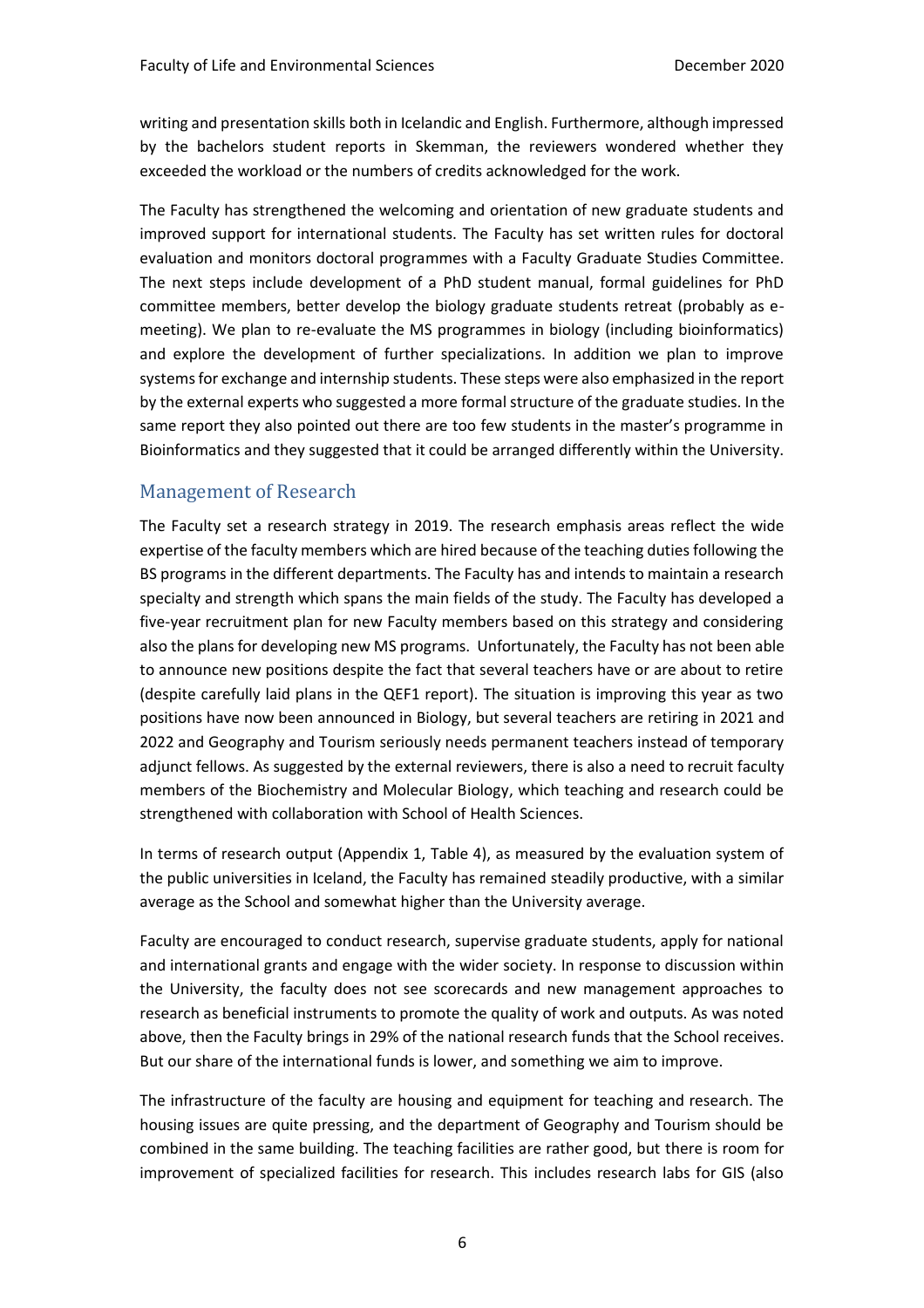pointed at by the external reviewers), plant and aquatic organisms. Requirements of facilities needed by new faculty members hired in the next couple of years needs also to be considered. As noted by the External´s report, there is room for more collaboration with other faculties, institutes or companies, in terms of sharing expensive and specialized laboratories and equipment.

### Main conclusions

Challenges of the Anthropocene underscore the importance of the subjects taught and studied at the Faculty of Life and Environmental Sciences. Thus, the significance of the Faculty should be increasing. In many ways this is certainly the case, as reflected in certain successful teaching programmes, high quality research, a high success rate in attracting research funds especially within Biology and Molecular Biology and a high publication rate in high quality journals and books.

However, the Faculty is facing various challenges:

- Many Faculty members will retire in the next few years and due to an unfavorable financial distribution model, the Faculty has until recently not been allowed to hire new staff members. This has various consequences:
	- − A negative financial cycle has started as Faculty members are supposed to bring some part of the money into the system via grants and research output. Having fewer Faculty members results in fewer applications and therefore fewer grants.
	- Due to the difficult financial situation in the Faculty and due to a heavy workload on Faculty members, courses have been cut down. While this reduces the workload, it also leads to less money for the Faculty and reinforces the negative financial cycle. In addition, the selection of courses and thereby any specialization for students is very limited with the effect of making the programmes offered less attractive for prospective students.
- As pointed out by the Externals´s report (Appendix 3) new hiring presents an opportunity to evaluate the curriculum and research directions of the faculty.
- Teaching the subjects of Biology and Biochemistry and Molecular Biology is very expensive due to laboratory work. The University's financial allocation rules do not cover the costs completely, therefore more collaboration with other faculties, institutes and companies would be beneficial.
- Too much workload on remaining Faculty members leads to stress, dissatisfaction and some faculty members have had extended periods of sick leave due to work related stress.
- Curriculum development:
	- o As pointed out by Externals´s report, "there is a need to review the whole teaching programme from Bachelor to PhD as an entity, to determine what should be delivered at what point and reference each "exit point" to job market and international norms". Revision of learning objectives for all programs in undergraduate and graduate studies is on the agenda within all departments.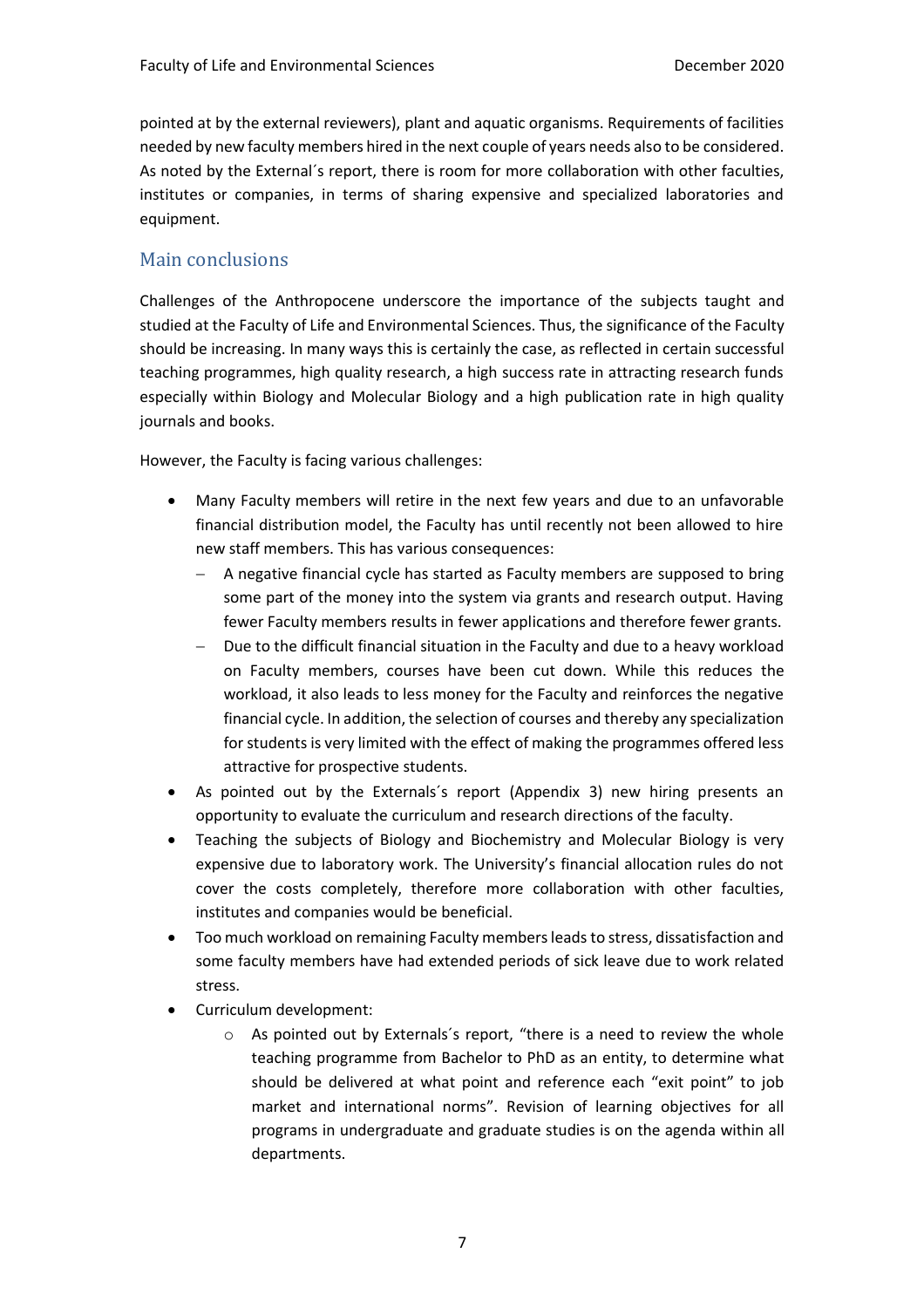- o The Department of Geography and Tourism has developed a 60 ECTS Diploma in Hospitality and Tourism, whose implementation rests on investment in human resources. This program is likely to increase the recruitment of students to the program
- $\circ$  Despite the importance and interest in strengthening the Master Programs it has not been done in significant way since there are few Faculty members and few students. Financial restraints have furthermore limited the number of courses being offered. Steps are being taken but the ambition of the faculty to respond to University policy is greater than present activities manifest.
- The drop out of first year students is too high in Biology, and Biochemistry and Molecular Biology. Reorganizing the first-year course curriculum and increasing practical lessons in the laboratory, and field trips should be considered in order to solve this.
- The basis of the scientific methodology should be expanded in Biology, and Biochemistry and Molecular Biology.
- Revision of the learning outcome of the programmes should consider how the essential professional skills are met throughout the study, such as interpersonal skills, oral and written communication skills, and problem solving skills including scientific inquiry.
- Housing facilities have become limited and therefore part of the Faculty members in tourism studies were relocated to another building. This in turn has had a negative effect on collaboration within the Department of Geography and Tourism as well as communication and interaction between those transferred with their colleagues. This has led to a decrease in moral and job satisfaction. Reuniting the department is thus a priority.
- Some improvements need to be done regarding facilities and infrastructure:
	- Bigger and safer laboratory space for soil and paleoecology which process has already been initiated
	- − Facilities for fish- and marine biology by adding aquaculture facilities for freshwater organisms.
	- − By building a phytotron allowing precise environmental control would support ecology and botany research
	- − Facilities for plant cultivation under controlled light, heat and humidity for photosensitive bacteria, algae, biocrust, lichens and moss.
- The Faculty of Life and Environmental Sciences has a very broad scope, spanning the natural sciences with DNA and molecules to social sciences and humanities with topics such as the tourist experience and business of the tourism industry. This means that many Faculty members in the different departments have little in common when it comes to teaching and research subjects. However, their work partly overlaps in certain fields, for example within physical geography, ecology and microbiology. In addition, GIS is a particularly useful mapping tool not only for tourism and geography but also for certain work in biology. Attempt have been made to coordinate the subjects by creating common research projects across the whole Faculty but so far that has not been successful. At the same time courses which relate to geography,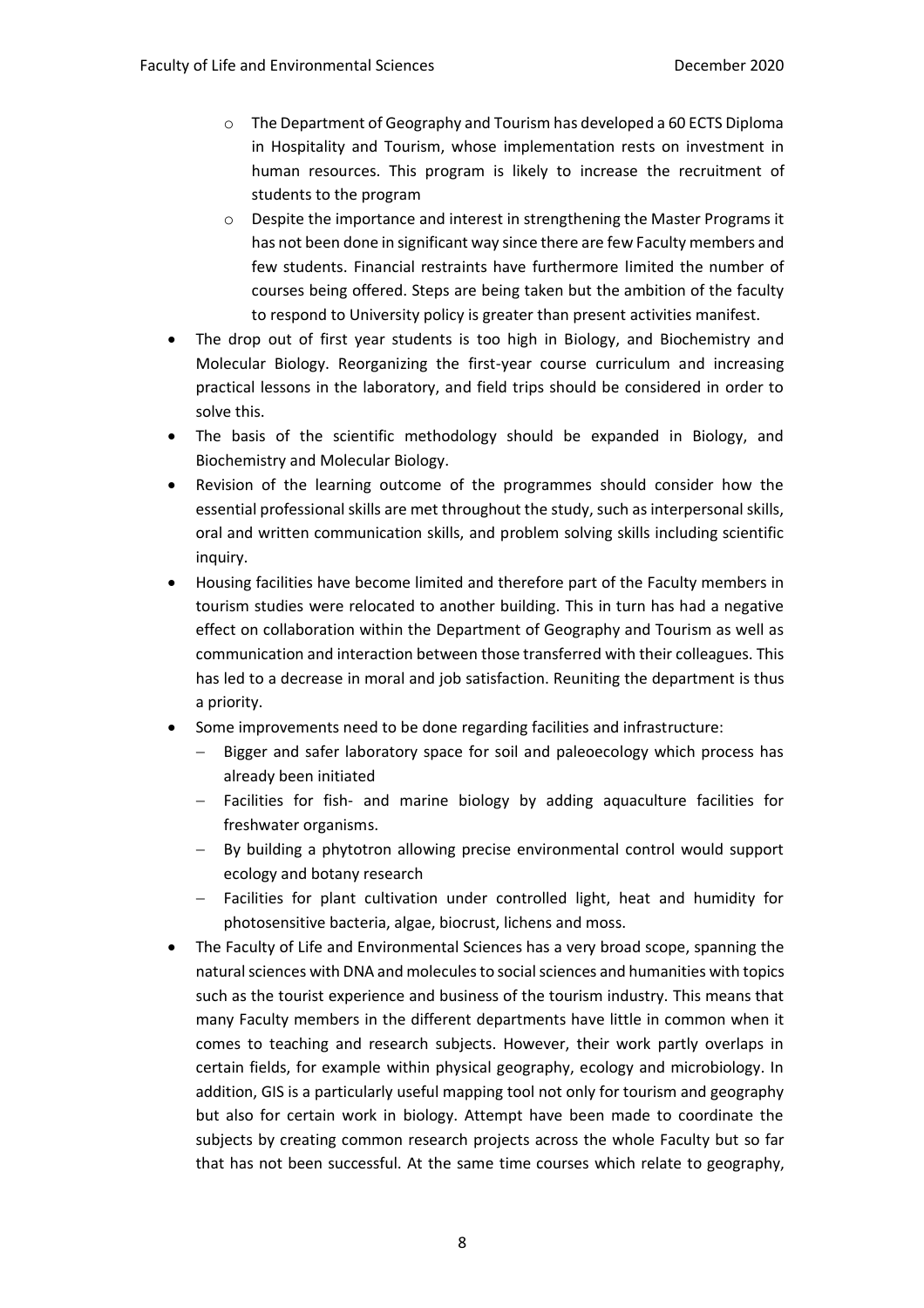tourism and partly to biology are being developed within the ENR programme. However, these courses are not part of the Faculty. Similarly, instead of strengthening Molecular Biology within the Department of Biochemistry and Molecular Biology the School of Health Sciences has been more successful due to more favourable financial distribution model. The Department of Geography and Tourism Studies has concluded that it would like to explore closer collaboration and synergies with the ENR programme.

### Follow-up Processes

The implementation of the Action Plan will be a standing item at Faculty Meetings. It will be reviewed formally every year at a Faculty Meeting and the upcoming year's actions prioritized and adjusted based on experience.

The Faculty Head reports formally to the School Dean on the status of the implementation and plans for the next year, together with other relevant QA matters no later than 1 December and this will be followed up by the School Board. The School Dean will subsequently make use of this report in a status report for all Faculties in the School, which will be submitted to the Quality Committee no later than 15 January. The Quality Committee writes a short report to the Rector no later than 1 February, which will subsequently be discussed in a meeting between the Chair of the Quality Committee, the Director of Quality Management and Rector, Vice-Rectors, Deans of Schools and the Managing Director of the Central Administration.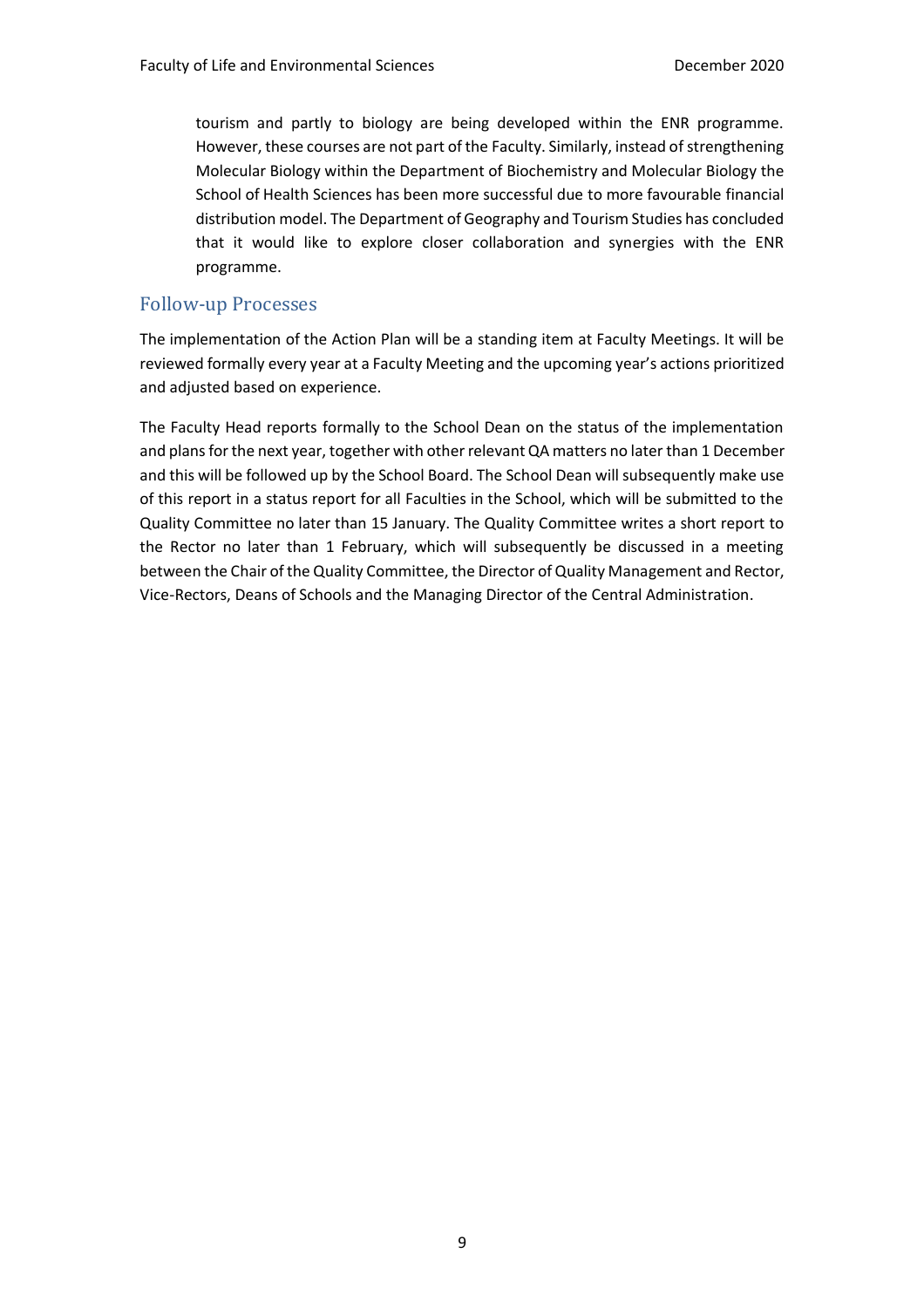### **Appendix 1. Key Figures.**

#### **Table 1. Overview of present Study Programmes within the Faculty**

| Name of Study Program                                      | Cycle <sup>1</sup> | Degree    | Credits (ECTS) |
|------------------------------------------------------------|--------------------|-----------|----------------|
| Department of Biochemistry and Molecular<br><b>Biology</b> |                    |           |                |
| LEF262 Biochemistry and Molecular Biology                  | 1.2                | <b>BS</b> | 180            |
|                                                            |                    |           |                |
| <b>Department of Biology</b>                               |                    |           |                |
| LÍF267 Biology                                             | 1.2                | <b>BS</b> | 180            |
| LÍF441 Biology                                             | 2.2                | <b>MS</b> | 120            |
| <b>LUF441 Bioinformatics</b>                               | 2.2                | MS.       | 120            |
| LÍF561 Biology                                             | 3.0                | PhD       | 180            |
|                                                            |                    |           |                |
| <b>Department of Geography and Tourism Studies</b>         |                    |           |                |
| LAN267 Geography                                           | 1.2                | <b>BS</b> | 180            |
| LAN441 Geography                                           | 2.2                | <b>MS</b> | 120            |
| LAN561 Geography                                           | 3.0                | PhD       | 180            |
| <b>FER265 Tourism Studies</b>                              | 1.2                | BS.       | 180            |
| <b>FER442 Tourism Studies</b>                              | 2.2                | <b>MS</b> | 120            |
| <b>FER561 Tourism Studies</b>                              | 3.0                | PhD       | 180            |

<sup>1</sup> See National Qualification Framework for Higher Education No. 530/2011.

### **Table 2. Faculty members as of 1 October 2019 and sessional teachers 2018, number (No.) and full time-equivalent (FTE).**

|                             | Male |       | Female |            | <b>Total</b> |       |
|-----------------------------|------|-------|--------|------------|--------------|-------|
|                             | No.  | FTE.  | No.    | <b>FTE</b> | No.          | FTE.  |
| Professors                  | 15   | 12.47 | 8      | 8.00       | 23           | 20.47 |
| Associate Professors        | 0    | 0.00  | 3      | 2.49       | 3            | 2.49  |
| <b>Assistant Professors</b> | 0    | 0.00  | 2      | 2.00       | 2            | 2.00  |
| <b>Adjunct Lectures</b>     | 3    | 1.74  | 4      | 1.35       | 7            | 3.09  |
| Total                       | 18   | 14.21 | 17     | 16.84      | 35           | 28.05 |
| Sessional teachers          | 62   | 4.68  | 57     | 3.20       | 119          | 7.88  |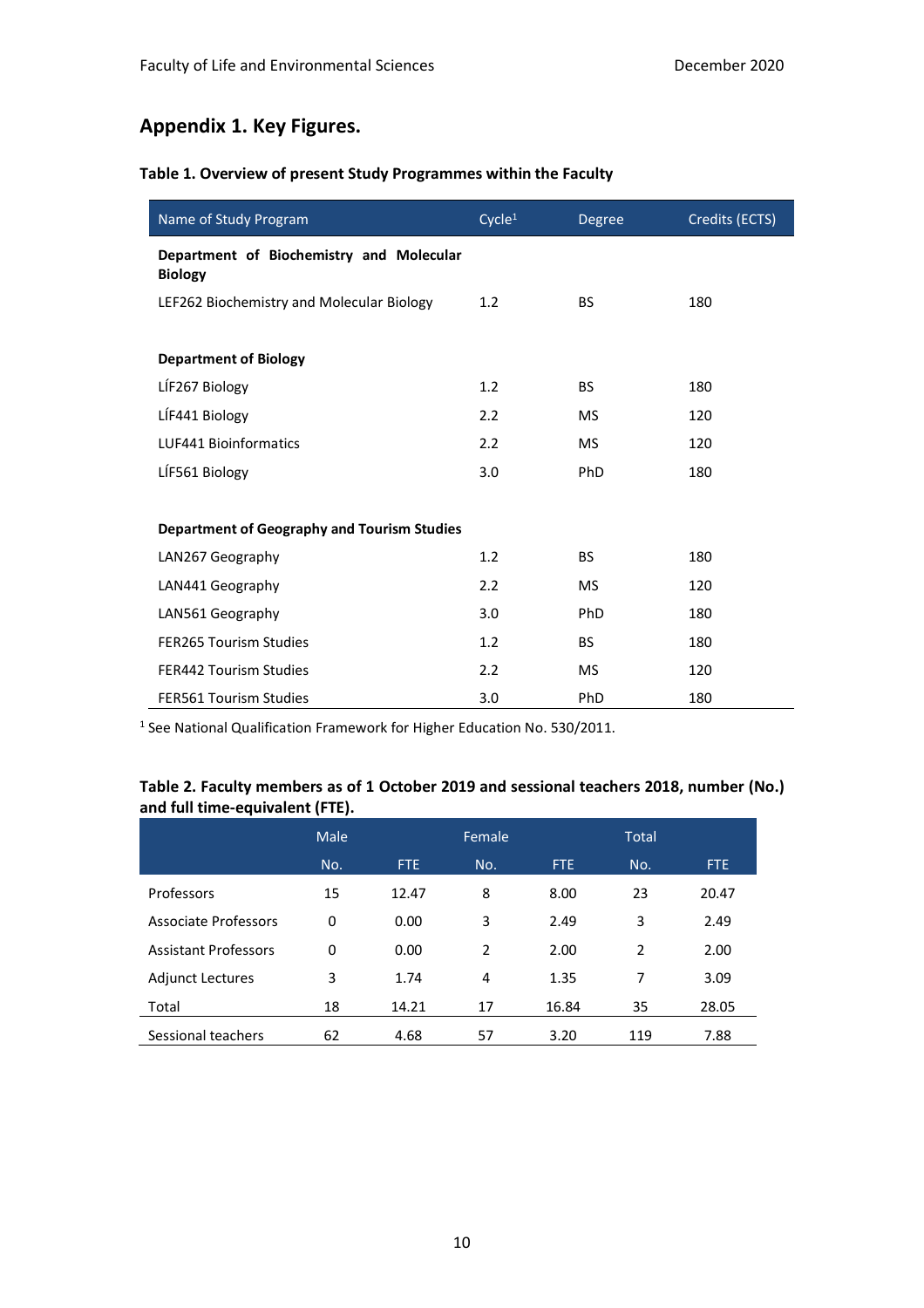**Table 3. Total number of students, number of entrants, retention rate for first year, and completion rate (4 year mean 2015-2018). Numbers are presented for BS and MS students separately. Programme labels: LEF Biochemistry and molecular biology, LÍF Biology, LAN Geography and Fer Tourism, numbers refer to the different levels, see Table 1.**

| Programme     | No. of students |                        |                           | No. of<br>entrants <sup>3</sup> | Retention<br>rate            | No. of<br>graduates | Completion<br>rate <sup>4</sup> |
|---------------|-----------------|------------------------|---------------------------|---------------------------------|------------------------------|---------------------|---------------------------------|
|               | Total no.       | Full time <sup>1</sup> | Part<br>time <sup>2</sup> |                                 |                              |                     |                                 |
| LEF262        | 105             | 64                     | 26                        | 41                              | 45                           | 16                  | 91                              |
| <b>LÍF276</b> | 125             | 77                     | 32                        | 34                              | 34                           | 22                  | 79                              |
| LÍF441        | 20              | 9                      | 6                         | 5                               | 93                           | 6                   | 80                              |
|               |                 |                        |                           |                                 |                              |                     |                                 |
| <b>LAN267</b> | 46              | 30                     | 12                        | 11                              | 66                           | $\overline{7}$      | 63                              |
| LAN441        | 12              | 6                      | 5                         | 3                               | 50                           | 5                   | 65                              |
| <b>FER265</b> | 199             | 141                    | 44                        | 51                              | 71                           | 51                  | 84                              |
| FER441        | 15              | 6                      | 6                         | 5                               | 41                           | 3                   | 82                              |
| LÍF561        | 30              | 21                     |                           | 5                               | $\qquad \qquad \blacksquare$ | 6                   | 51                              |
| <b>LAN561</b> | 5               | 4                      |                           | $\mathbf{1}$                    |                              | $\mathbf{1}$        | 100                             |
| <b>FER561</b> | 4               | 1                      |                           | 1                               |                              | 0                   |                                 |

<sup>1</sup>> 22.5 ECTS completed. For Ph.D. students > 1 ECTS completed.

<sup>2</sup> 1-22 ECTS completed.

<sup>3</sup> For all programmes except Ph.D., no. of students completing at least one examination in first term.

<sup>4</sup> 2-year rate for diploma, 4-year rate for B.A./B.S., 3-year rate for M.A./M.S., 5-year rate for Ph.D.

**Table 4. Research output of Faculty members, based on the Evaluation System for the Public Universities in Iceland, expressed by mean total research points (A) and mean research points from peer-reviewed publications only (B) per FTE.**

|                                                              | 2015    | <u>2016 - </u> |                                                   | 2017 | 2018 | Mean |
|--------------------------------------------------------------|---------|----------------|---------------------------------------------------|------|------|------|
|                                                              | $A \tB$ |                | A B A B A B A                                     |      |      | B.   |
| Faculty                                                      |         |                | 39.6 27.6 40.6 29.5 35.7 20.9 35.1 25.3 37.8 25.8 |      |      |      |
| School                                                       |         |                | 43.4 32.4 39.0 29.7 39.1 27.5 39.2 30.9 40.2 30.1 |      |      |      |
| University 37.8 24.7 37.1 25.1 34.8 22.8 37.8 26.4 36.9 24.8 |         |                |                                                   |      |      |      |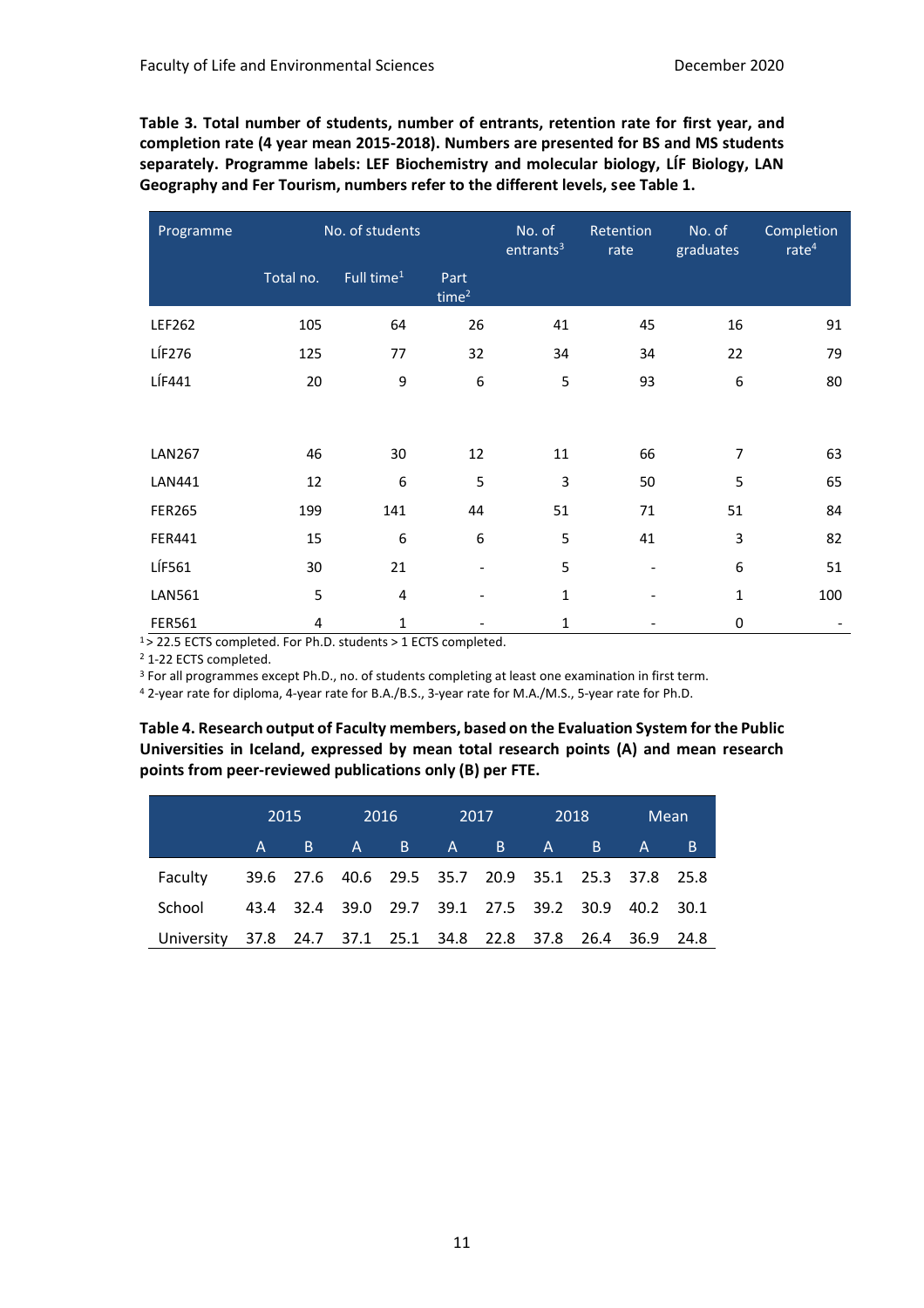### **Appendix 2. Action Plan for Teaching and Learning and Management of Research in QEF2**

| <b>Actions</b> | Deliverable | Deadlines Responsible |
|----------------|-------------|-----------------------|
|                |             | party                 |

#### **1. FACULTY LEVEL**

| Ch. 1.3                 | <b>Faculty Characteristics</b>                                                                                                                                                                          |                                                                                                                                    |                 |                                       |
|-------------------------|---------------------------------------------------------------------------------------------------------------------------------------------------------------------------------------------------------|------------------------------------------------------------------------------------------------------------------------------------|-----------------|---------------------------------------|
| 1                       | Hire full-time faculty in:                                                                                                                                                                              |                                                                                                                                    |                 |                                       |
| 1a                      | Invertebrate zoology                                                                                                                                                                                    | Hiring                                                                                                                             | 2020            | Head of Faculty                       |
| 1b                      | Aquatic biology/                                                                                                                                                                                        | Hiring                                                                                                                             | 2020            | <b>Head of Faculty</b>                |
|                         | freshwater, marine or                                                                                                                                                                                   |                                                                                                                                    |                 |                                       |
|                         | fish biology                                                                                                                                                                                            |                                                                                                                                    |                 |                                       |
| 1 <sub>c</sub>          | Sustainability and                                                                                                                                                                                      | Hiring                                                                                                                             | 2021            | Head of Faculty                       |
|                         | responsible tourism                                                                                                                                                                                     |                                                                                                                                    |                 |                                       |
| 1 <sub>d</sub>          | Hospitality and service                                                                                                                                                                                 | Hiring                                                                                                                             | 2021            | Head of Faculty                       |
|                         | management                                                                                                                                                                                              |                                                                                                                                    |                 |                                       |
| 1e                      | Natural hazards and                                                                                                                                                                                     | Hiring                                                                                                                             | 2021            | Head of Faculty                       |
|                         | society                                                                                                                                                                                                 |                                                                                                                                    |                 |                                       |
| 1 <sup>f</sup>          | Molecular                                                                                                                                                                                               | Hiring                                                                                                                             | 2021            | Head of Faculty                       |
|                         | biology/microbiology                                                                                                                                                                                    |                                                                                                                                    |                 |                                       |
| 1g                      | Plant physiology                                                                                                                                                                                        | Hiring                                                                                                                             | 2021            | Head of Faculty                       |
| 1h                      | Molecular biology                                                                                                                                                                                       | Hiring                                                                                                                             | 2021            | Head of Faculty                       |
| 1i                      | Microbiology/                                                                                                                                                                                           | Hiring                                                                                                                             | 2022            | <b>Head of Faculty</b>                |
|                         | molecular biology*                                                                                                                                                                                      |                                                                                                                                    |                 |                                       |
| 1j                      | Tourism and geography                                                                                                                                                                                   | Hiring                                                                                                                             | 2022            | Head of Faculty                       |
| 1 <sup>k</sup>          | Physical geography                                                                                                                                                                                      | Hiring                                                                                                                             | 2023            | Head of Faculty                       |
| 11                      | Plant biology                                                                                                                                                                                           | Hiring                                                                                                                             | 2023            | Head of Faculty                       |
| $\overline{2}$          | Find solution for the                                                                                                                                                                                   | A unified Biochemistry                                                                                                             |                 | Dean of School                        |
|                         | administrative                                                                                                                                                                                          | and Molecular Biology                                                                                                              |                 |                                       |
|                         | organization of                                                                                                                                                                                         | Department. Teachers                                                                                                               |                 |                                       |
|                         | Biochemistry and                                                                                                                                                                                        | not associated with two                                                                                                            |                 |                                       |
|                         | Molecular Biology                                                                                                                                                                                       | departments                                                                                                                        |                 |                                       |
|                         | within the School                                                                                                                                                                                       |                                                                                                                                    |                 |                                       |
| 3                       | Recombine staff                                                                                                                                                                                         | Improved office space                                                                                                              | 2021            | Head of Faculty                       |
|                         | members in the                                                                                                                                                                                          | utilization in Askja or                                                                                                            |                 |                                       |
|                         | Department of                                                                                                                                                                                           | move to another                                                                                                                    |                 |                                       |
|                         |                                                                                                                                                                                                         |                                                                                                                                    |                 |                                       |
|                         |                                                                                                                                                                                                         |                                                                                                                                    |                 |                                       |
|                         |                                                                                                                                                                                                         |                                                                                                                                    |                 |                                       |
|                         |                                                                                                                                                                                                         |                                                                                                                                    |                 |                                       |
|                         |                                                                                                                                                                                                         |                                                                                                                                    |                 |                                       |
|                         |                                                                                                                                                                                                         |                                                                                                                                    |                 |                                       |
|                         |                                                                                                                                                                                                         |                                                                                                                                    |                 |                                       |
| 2                       |                                                                                                                                                                                                         | Get the school's                                                                                                                   |                 |                                       |
|                         |                                                                                                                                                                                                         | administration                                                                                                                     |                 | Institute Head                        |
|                         | activities on the                                                                                                                                                                                       |                                                                                                                                    |                 |                                       |
|                         | institute web site. Also                                                                                                                                                                                |                                                                                                                                    |                 |                                       |
|                         |                                                                                                                                                                                                         | www.luvs.hi.is calendar                                                                                                            |                 |                                       |
|                         |                                                                                                                                                                                                         |                                                                                                                                    |                 |                                       |
|                         | press releases                                                                                                                                                                                          |                                                                                                                                    |                 |                                       |
| Ch. 1.4<br>$\mathbf{1}$ | Geography and<br>Tourism in the same<br>building<br><b>Academic Vision</b><br>Foster international<br>collaboration<br>Improved presentation<br>of departmental<br>add new paper<br>publications / mini | building (e.g. Gróska)<br>Mobility grants,<br>publications,<br>international<br>collaboration<br>employees to enter<br>events into | Ongoing<br>2021 | <b>Faculty Head</b><br>Faculty Head / |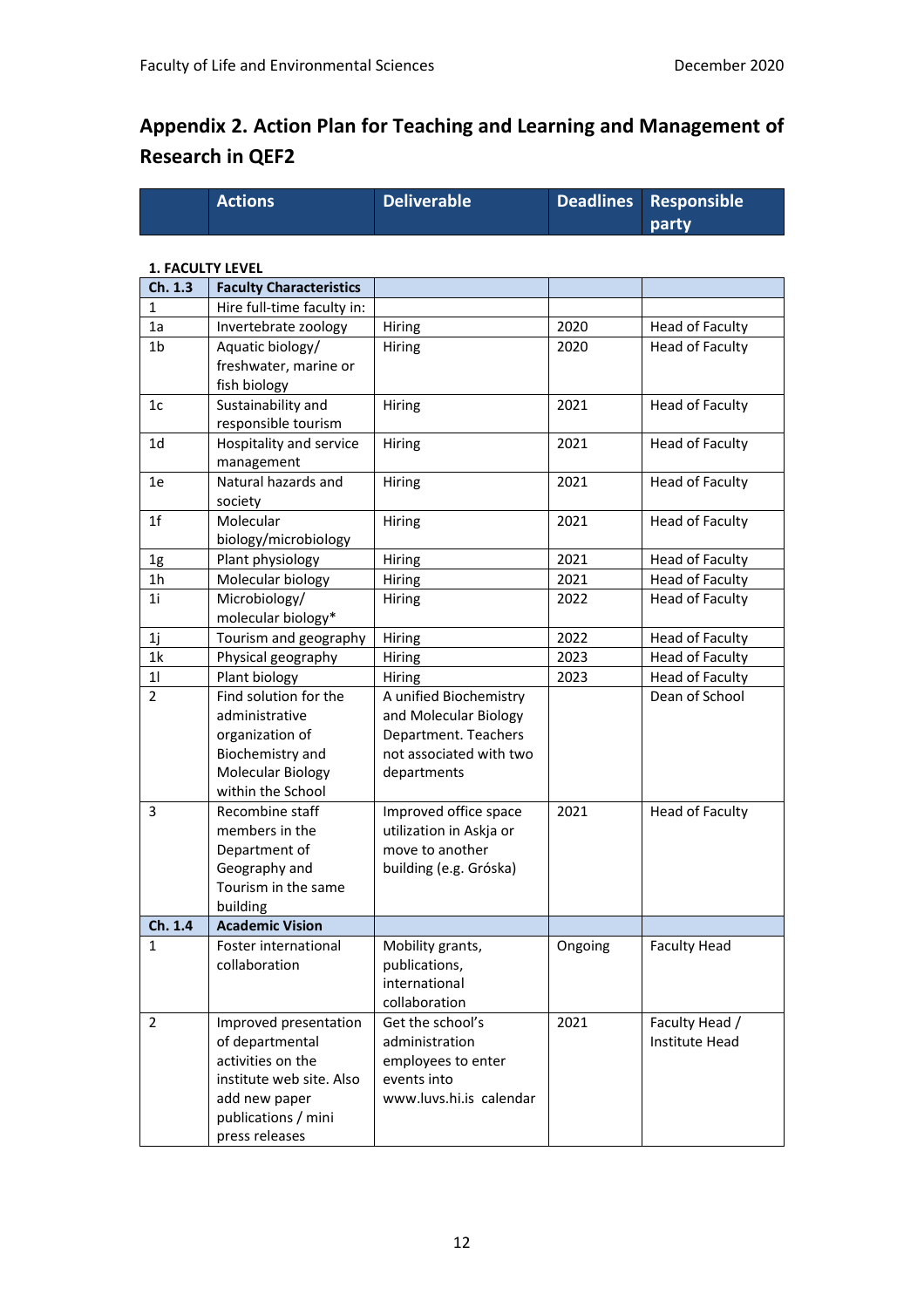| 3              | Social media account(s)<br>for each unit (biology /<br>geography-tourism)                   | Encourage student<br>unions/MS/PhD<br>students to present<br>social material                                | 2021    | Faculty Head /<br>Institute Head                        |
|----------------|---------------------------------------------------------------------------------------------|-------------------------------------------------------------------------------------------------------------|---------|---------------------------------------------------------|
| 4              | Increase international<br>revenues                                                          | Submissions of<br>applications for foreign<br>research grants e.g. for<br>Horizon Europe research<br>grants | 2022    | Department Head                                         |
| 5              | Further exploit the<br>country's unique<br>opportunities for basic<br>and applied research  | Increase collaboration<br>and research projects                                                             | Ongoing | <b>Faculty Head</b>                                     |
| Ch. 1.5        | <b>Student Support</b>                                                                      |                                                                                                             |         |                                                         |
| $\mathbf{1}$   | Access to study rooms<br>for BS & MS students                                               | Rooms for students in<br>Askja                                                                              | 2021    | Faculty head                                            |
| $\overline{2}$ | Improve orientation of<br>PhD students, Consider<br>a mentor programme                      | Orientation                                                                                                 | Ongoing | Graduate<br>committee of<br>Faculty                     |
| 3              | Write a graduate<br>manual (with<br>checklists) for graduate<br>students and<br>supervisors | Manual                                                                                                      | 2021    | Graduate<br>committee of<br>Faculty                     |
| 4              | Ensure PhD student's<br>timely awareness of<br>mid-term evaluation                          | Standard emails sent<br>regularly                                                                           | Ongoing | Faculty head and<br>Graduate<br>committee of<br>Faculty |
| 5              | Improve electronic<br>access to peer<br>reviewed journals and<br>books                      | Increased number of<br>accessible academic<br>journals and books                                            | 2021    | Faculty head /<br><b>Institution Head</b>               |

#### **2. DEFPARTMENTS AND STUDY PROGRAMMES**

### *Department of Biochemistry and Molecular Biology*

**2.2 LEF262 Biochemistry and Molecular Biology (BS 180 ECTS)**

| Ch.           | <b>Students</b>        |                      |           |                 |
|---------------|------------------------|----------------------|-----------|-----------------|
| 2.2.1         |                        |                      |           |                 |
| 1             | Reorganize the         | Independent BMB      | 2021-2023 | Head of Faculty |
|               | structure of the       | department with      |           |                 |
|               | Department of          | teachers and courses |           |                 |
|               | Biochemistry and       | (not only students)  |           |                 |
|               | Molecular Biology      |                      |           |                 |
|               | within the School      |                      |           |                 |
| $\mathcal{P}$ | Evaluate the outcome   | A report of student  | 2021      | Head of         |
|               | of the student         | workload analysis    |           | Department      |
|               | workload assessment    |                      |           |                 |
| 3             | Collaborate with Heads | Improved student     | ongoing   | Head of         |
|               | of Departments of      | satisfaction         |           | Department      |
|               | biology and chemistry  |                      |           |                 |
|               | on means to improve    |                      |           |                 |
|               | student satisfaction   |                      |           |                 |
| 4             | Recruitment of         | Recruited teachers   | 2021      | Head of Faculty |
|               | teachers in molecular  |                      |           |                 |
|               | biology                |                      |           |                 |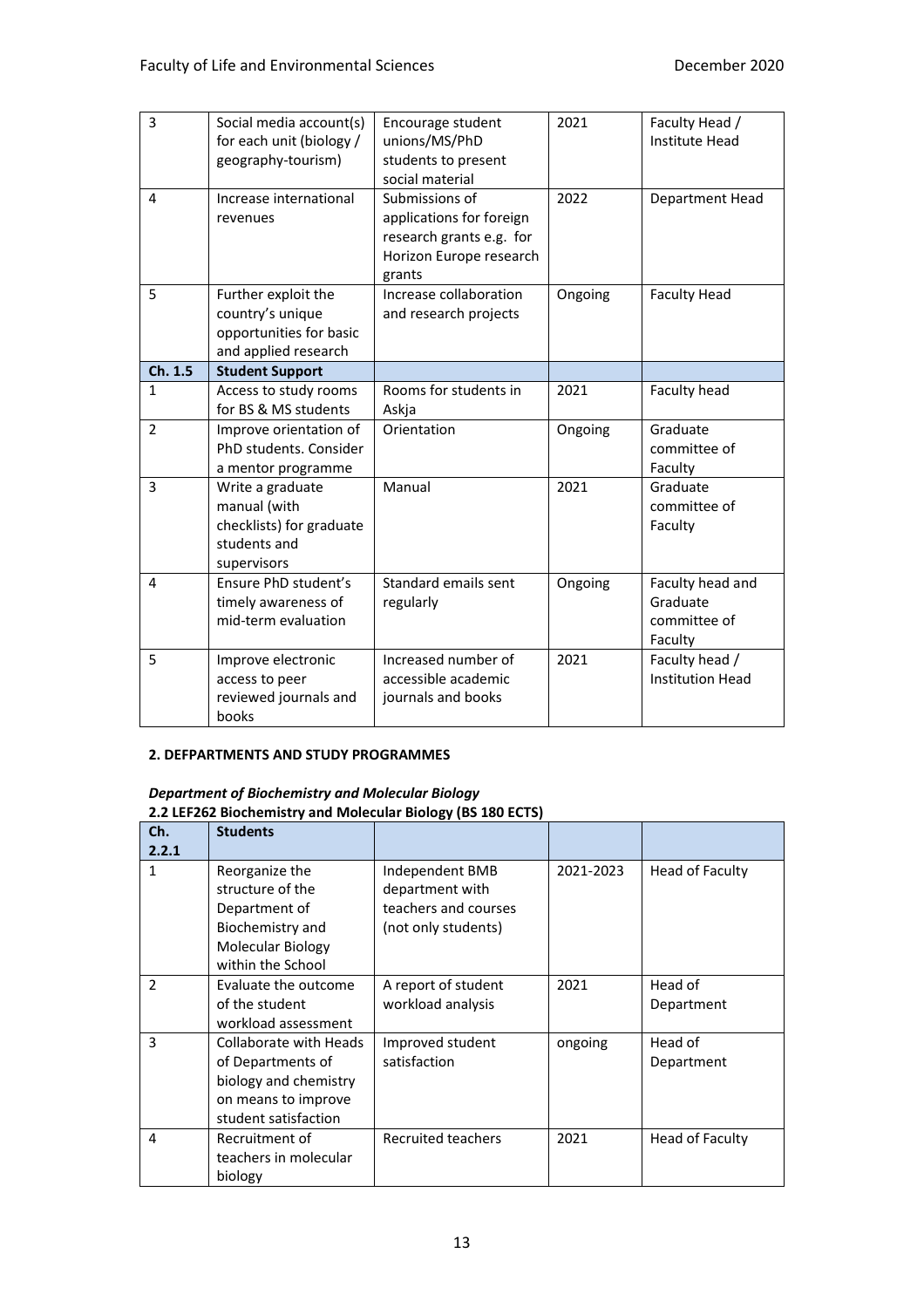| 5              | Consider qualifying          | Qualifying exam or       | 2022    | Head of             |
|----------------|------------------------------|--------------------------|---------|---------------------|
|                | entrance examinations        | preparative summer       |         | Department          |
|                | or preparative classes       | class                    |         |                     |
|                | for first year students      |                          |         |                     |
| 6              | Hold regular meetings        | Regular meetings with    | Ongoing | Head of             |
|                | with BS students             | <b>BS</b> students       |         | Department          |
| $\overline{7}$ | Facilitate the search for    | Web portal for potential | 2021    | Head of             |
|                | BS projects                  | <b>BS</b> projects       |         | Department          |
| Ch.            | <b>Teaching and Learning</b> |                          |         |                     |
| 2.2.2          |                              |                          |         |                     |
| 1              | Update and improve           | Updated learning         | 2021    | The Head of         |
|                | the use of learning          | outcomes                 |         | Department          |
|                | outcomes                     |                          |         |                     |
| $\overline{2}$ | Develop a curricular         | Curricular mapping for   | 2021    | Head of             |
|                | mapping of LÍF108G-          | <b>LÍF108G</b>           |         | Department          |
|                | Diversity of Life            |                          |         |                     |
| Ch.            | <b>Coordination between</b>  |                          |         |                     |
| 2.2.3          | teaching and research        |                          |         |                     |
| 1              | Consider establishing a      | Revived discussions with | 2022    | The Head of Faculty |
|                | MS programme in BMB          | School of Health         |         |                     |
|                | and microbiology             | Sciences or an outline   |         |                     |
|                | (possibly with the           | for a programme within   |         |                     |
|                | Medical department)          | <b>BMB</b>               |         |                     |

#### *Department of Biology* **2.3 LÍF267 Biology (BS 180 ECTS)**

|                | $2.5$ cm 207 Diorogy (DS 100 ECTS)                                                                                |                                   |         |                       |
|----------------|-------------------------------------------------------------------------------------------------------------------|-----------------------------------|---------|-----------------------|
| Ch.            | <b>Students</b>                                                                                                   |                                   |         |                       |
| 2.3.1          |                                                                                                                   |                                   |         |                       |
| $\mathbf{1}$   | Restructuring the<br>programme with<br>respect to learning<br>outcomes and<br>workload                            | Improved programme                | 2022    | Head of<br>Department |
| $\overline{2}$ | Add field trips and<br>group assignments in<br>first year                                                         | Field trips                       | 2021    | Head of<br>Department |
| 3              | Consider means to<br>improve the ratio<br>between enrolled<br>students and students<br>completing<br>examinations | Strategy for improve<br>retention | 2021    | Head of<br>Department |
| 4              | Do a regular survey of<br>bachelor cohorts to<br>study dropout and<br>satisfaction                                | Survey output                     | Ongoing | Head of<br>Department |
| 5              | Consider offering more<br>elective courses on<br>biannual schedule                                                | Courses on biannual<br>schedule   | 2022    | Head of<br>Department |
| 6              | Consider qualifying<br>entrance examinations<br>or prepare first years<br>better for further<br>studies           | Test                              | Ongoing | The Dean of School    |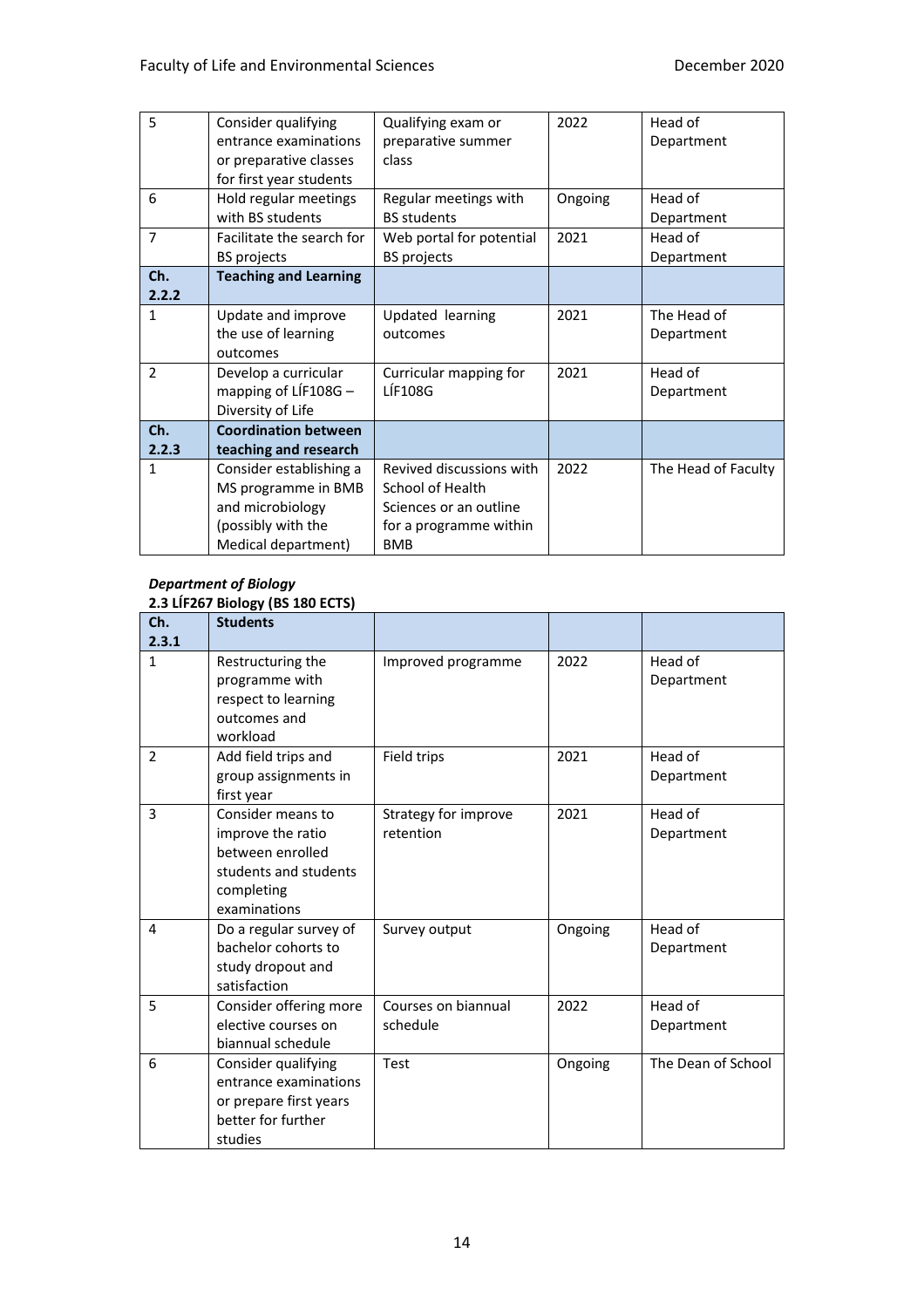| $\overline{7}$ | Hold regular meetings<br>with BS students<br>(divided by years)                                                                                                                                                    | Meetings                                                                    | Ongoing       | Head of<br>Department |
|----------------|--------------------------------------------------------------------------------------------------------------------------------------------------------------------------------------------------------------------|-----------------------------------------------------------------------------|---------------|-----------------------|
| 8              | Survey of graduated<br>students (about<br>programme, where<br>they are at, what was<br>good/bad)                                                                                                                   | Result of survey                                                            | 2022          | The Dean of School    |
| 9              | Improve formal<br>structures around<br>international<br>internship/exchange<br>student's acceptance<br>and evaluation<br>(including orientation)                                                                   | Guideline for these<br>students                                             | 2022          | Head of<br>Department |
| 10             | Explore the<br>opportunity to<br>generate course in<br>English for exchange or<br>internship students                                                                                                              | Course in English on<br>Biology of Iceland or<br>other topics               | 2022-<br>2023 | Head of<br>Department |
| Ch.<br>2.3.2   | <b>Teaching and Learning</b>                                                                                                                                                                                       |                                                                             |               |                       |
| 1              | Improve exposure of<br>faculty to more<br>teaching methods                                                                                                                                                         | Training in teaching                                                        | 2021          | Head of<br>Department |
| $\overline{2}$ | Increase student<br>interest and<br>satisfaction with first<br>year courses by<br>increasing fieldwork<br>and practical<br>assignments                                                                             | More fieldwork and<br>assignments                                           | 2021          | Head of<br>Department |
| 3              | Carry out curriculum<br>mapping, update<br>learning outcomes of<br>courses and the<br>programme                                                                                                                    | <b>Updated learning</b><br>outcomes and<br>implement their<br>practical use | 2022          | Head of<br>Department |
| 4              | Hold a meeting with<br>external stakeholders,<br>i.e., graduated<br>students, institutions<br>and industry, on the<br>programme and<br>learning outcomes                                                           | Summary of meeting                                                          | 2022          | Head of<br>Department |
| 5              | Improve writing skills in<br>first and second year                                                                                                                                                                 | More essays in 1 <sup>st</sup> and<br>$2nd$ year                            | 2022          | Head of<br>Department |
| 6              | <b>Evaluate Math course</b><br>placement in 1 <sup>st</sup><br>semester. Consider<br>moving later in<br>curriculum or<br>implementing a<br>general Science skill<br>course including basic<br>math skills instead. | Restructured curriculum                                                     | 2023          | Head of<br>Department |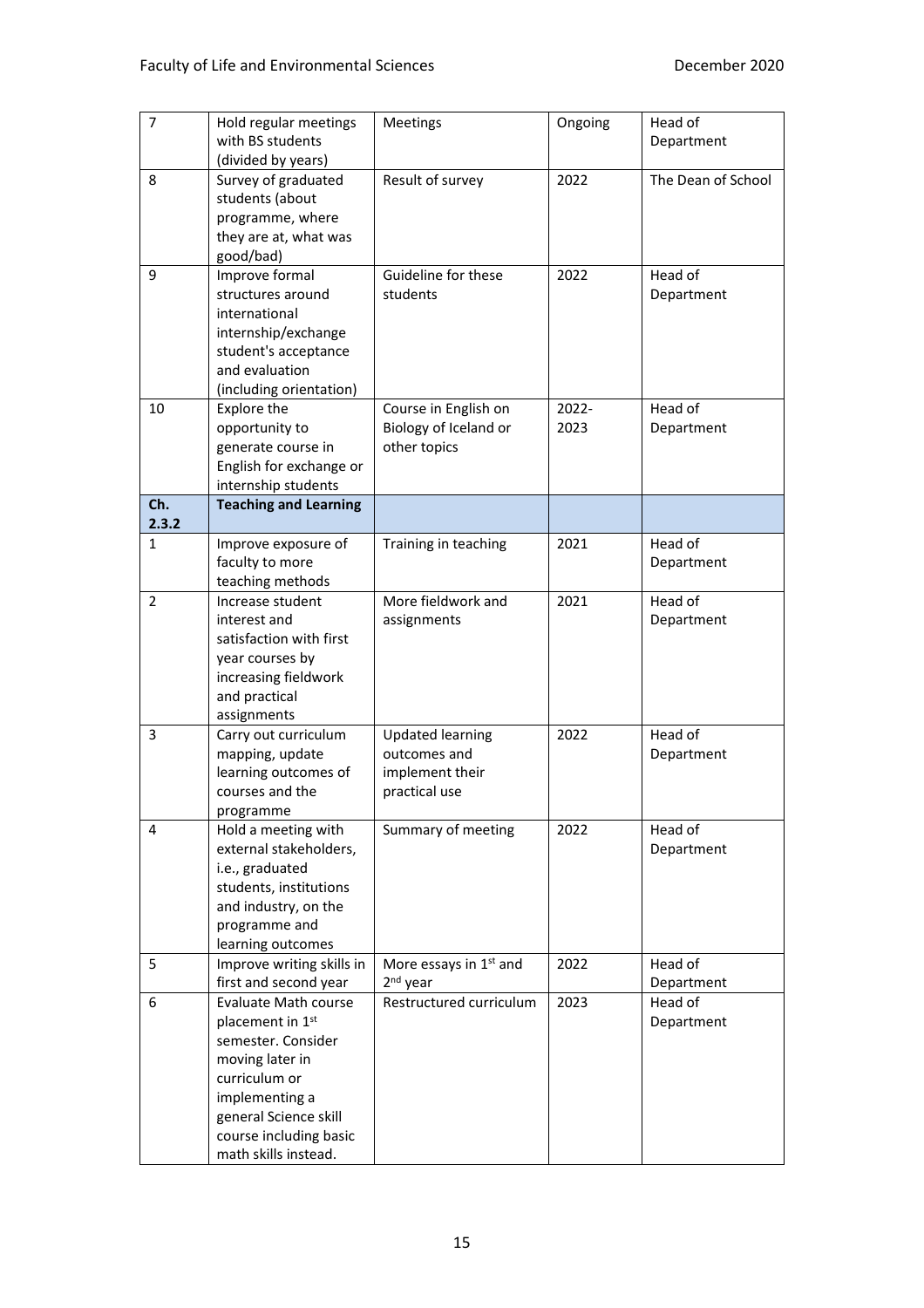| Introduce and present | Meeting with $2^{nd}$ year | Ongoing | Head of    |
|-----------------------|----------------------------|---------|------------|
| potential Bachelor    | students in semester 3;    |         | Department |
| projects              | Make online portfolio of   |         |            |
|                       | potential projects         |         |            |

#### **2.4 LÍF441 Biology (MS 120 ECTS)**

| Ch.            | <b>Students</b>                                                                                                                               |                                                                  |           |                                     |
|----------------|-----------------------------------------------------------------------------------------------------------------------------------------------|------------------------------------------------------------------|-----------|-------------------------------------|
| 2.4.1          |                                                                                                                                               |                                                                  |           |                                     |
| 1              | Better integrate MS<br>students at other<br>institutions                                                                                      | Tighter community of<br><b>MS students</b>                       | Ongoing   | Head of<br>Department               |
| $\overline{2}$ | Develop better<br>connections with other<br>related MS<br>programmes (like<br>Environment and<br>Natural Resources and<br>industrial biotech) | Better connections with<br>directors of related MS<br>programmes | Ongoing   | Head of<br>Department               |
| Ch.<br>2.4.2   | <b>Teaching and Learning</b>                                                                                                                  |                                                                  |           |                                     |
| 1              | Make biostatistics<br>mandatory                                                                                                               | Curriculum change                                                | 2021      | Head of<br>Department               |
| $\overline{2}$ | Develop and advertise<br>the new Marine and<br>freshwater MS<br>program                                                                       | Registered students                                              | 2021      | Head of<br>Department               |
| 3              | Define learning<br>outcomes for MS<br>biology programme                                                                                       | Learning outcomes                                                | 2021      | Head of<br>Department               |
| 4              | Consider developing<br>separate MS programs<br>or specialization in<br>molecular biology and<br>arctic biology                                | New programmes or<br>specializations                             | 2022-2023 | Head of<br>Department               |
| 5              | Revise the program<br>with input from MS<br>students and external<br>stakeholders                                                             | Summary of meeting<br>with stakeholders                          | 2022      | Head of<br>Department               |
| 6              | Provide more graduate<br>level courses - projects<br>or theory courses                                                                        | More courses                                                     | Ongoing   | Head of<br>Department               |
| Ch.            | <b>Coordination between</b>                                                                                                                   |                                                                  |           |                                     |
| 2.4.3          | teaching and research                                                                                                                         |                                                                  |           |                                     |
| 1              | Develop the graduate<br>student retreat further                                                                                               | Better retreat                                                   | 2021      | Head of<br>Department               |
| $\overline{2}$ | Develop guidelines for<br>allocating of part time<br>teaching for MS<br>students                                                              | Guidelines                                                       | 2022      | Graduate<br>Committee of<br>Faculty |

### **2.5 LÍF561 Biology (PhD 180 ECTS)**

| <b>CH.</b> | <b>Teaching and Learning</b> |  |  |
|------------|------------------------------|--|--|
| 2.5.2      |                              |  |  |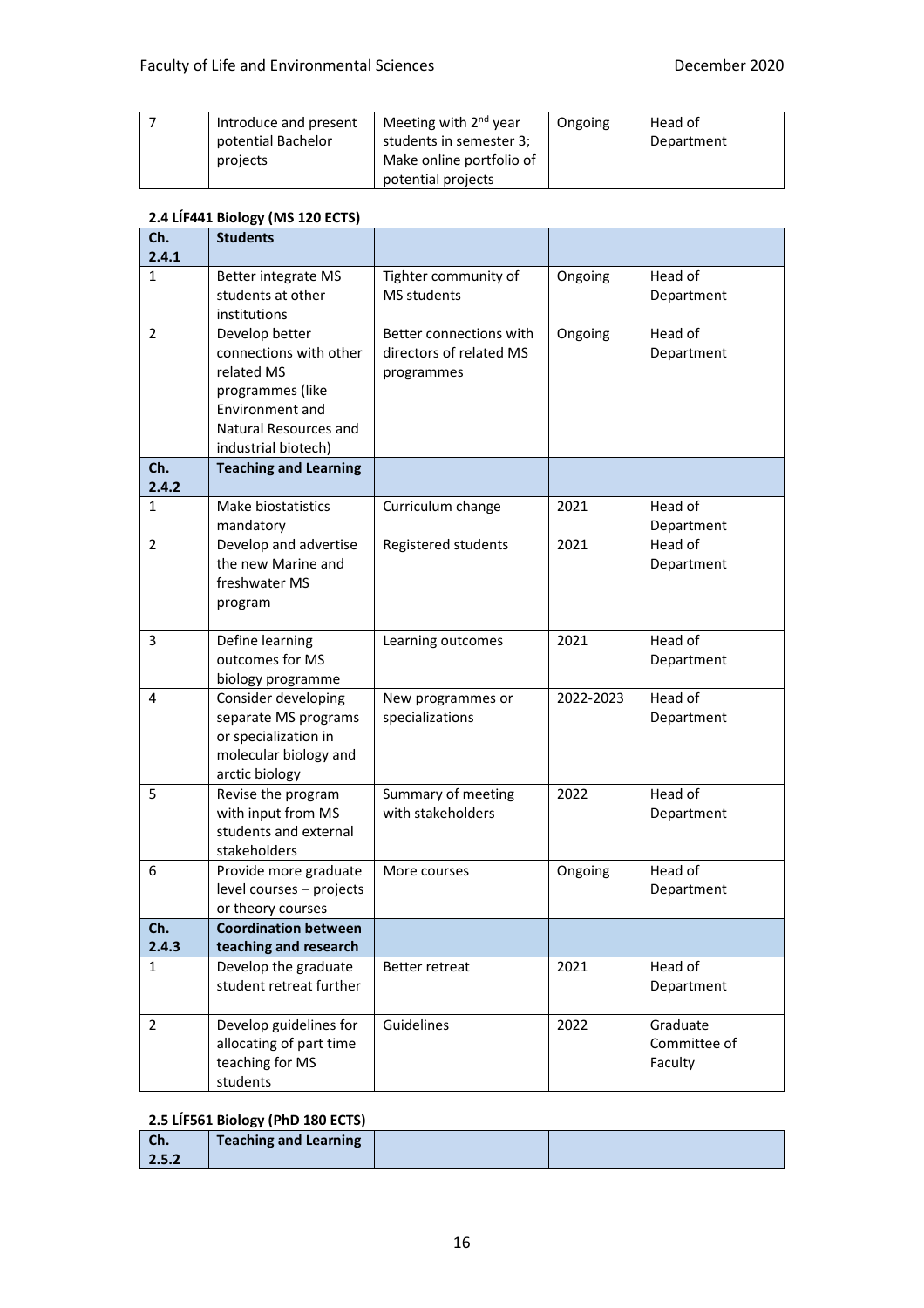| $\mathbf{1}$   | Integrate students at<br>other institutions into<br>the PhD community at<br>the department                                             | <b>Better integration</b>                                                       | Ongoing       | Head of<br>Department                                            |
|----------------|----------------------------------------------------------------------------------------------------------------------------------------|---------------------------------------------------------------------------------|---------------|------------------------------------------------------------------|
| $\overline{2}$ | Improve knowledge of<br>midterms and<br>graduation<br>requirements for<br>faculty and committee<br>members at other<br>institutions    | Faculty handbook                                                                | 2022          | Head of<br>Department and<br>Graduate<br>Committee of<br>Faculty |
| 3              | Improve information of<br>supervisors to students                                                                                      | Decreased time of<br>completion of a<br>graduation                              | Ongoing       | Department Dead                                                  |
| 4              | Review learning<br>outcomes                                                                                                            | Reviewed learning<br>outcomes                                                   | 2023          | Department Head                                                  |
| 5              | Have orientation for<br>new PhD students in<br>programme, introduce<br>them to building(s) and<br>community                            | Orientation day                                                                 | Ongoing       | Department Head<br>and Graduate<br>Committee of<br>Faculty       |
| Ch.<br>2.5.3   | <b>Coordination between</b><br>teaching and research                                                                                   |                                                                                 |               |                                                                  |
| $\mathbf{1}$   | Develop TA ships for<br>PhD students, that<br>would be completed<br>within the first 3 years<br>of study and not in<br>year 4 or later | <b>Encourage PhD students</b><br>to apply for TA grants<br>earlier in studies   | 2021          | Head of<br>Department                                            |
| $\overline{2}$ | Improve research<br>facilities for work of<br>graduate students                                                                        | Labs for marine and<br>freshwater studies,<br>growth chambers and<br>greenhouse | 2022-<br>2024 | <b>Faculty Head</b>                                              |

#### **2.6 LUF441 Bioinformatics (MS 120 ECTS)**

| Ch.<br>2.6.1   | <b>Students</b>                            |                               |      |                       |
|----------------|--------------------------------------------|-------------------------------|------|-----------------------|
| 1              | Increase recruitment<br>with advertisement | More students in<br>programme | 2021 | Head of<br>Department |
|                | campaign and items 2<br>and $3.$           |                               |      |                       |
| $\overline{2}$ | Make 90 ECTS projects                      | As stated                     | 2021 | Head of               |
|                | available                                  |                               |      | Department            |
| 3              | Make potential                             | Online projects at            | 2021 | Head of               |
|                | research projects                          | luvs.hi.is                    |      | Department            |
|                | visible to prospective                     |                               |      |                       |
|                | students                                   |                               |      |                       |
| Ch.            | <b>Teaching and Learning</b>               |                               |      |                       |
| 2.6.2          |                                            |                               |      |                       |
| 1              | Add specific                               | Three new small courses       | 2022 | Head of               |
|                | bioinformatics courses                     |                               |      | Department            |
|                | e.g. small courses                         |                               |      |                       |
|                | around specific                            |                               |      |                       |
|                | methods or datasets                        |                               |      |                       |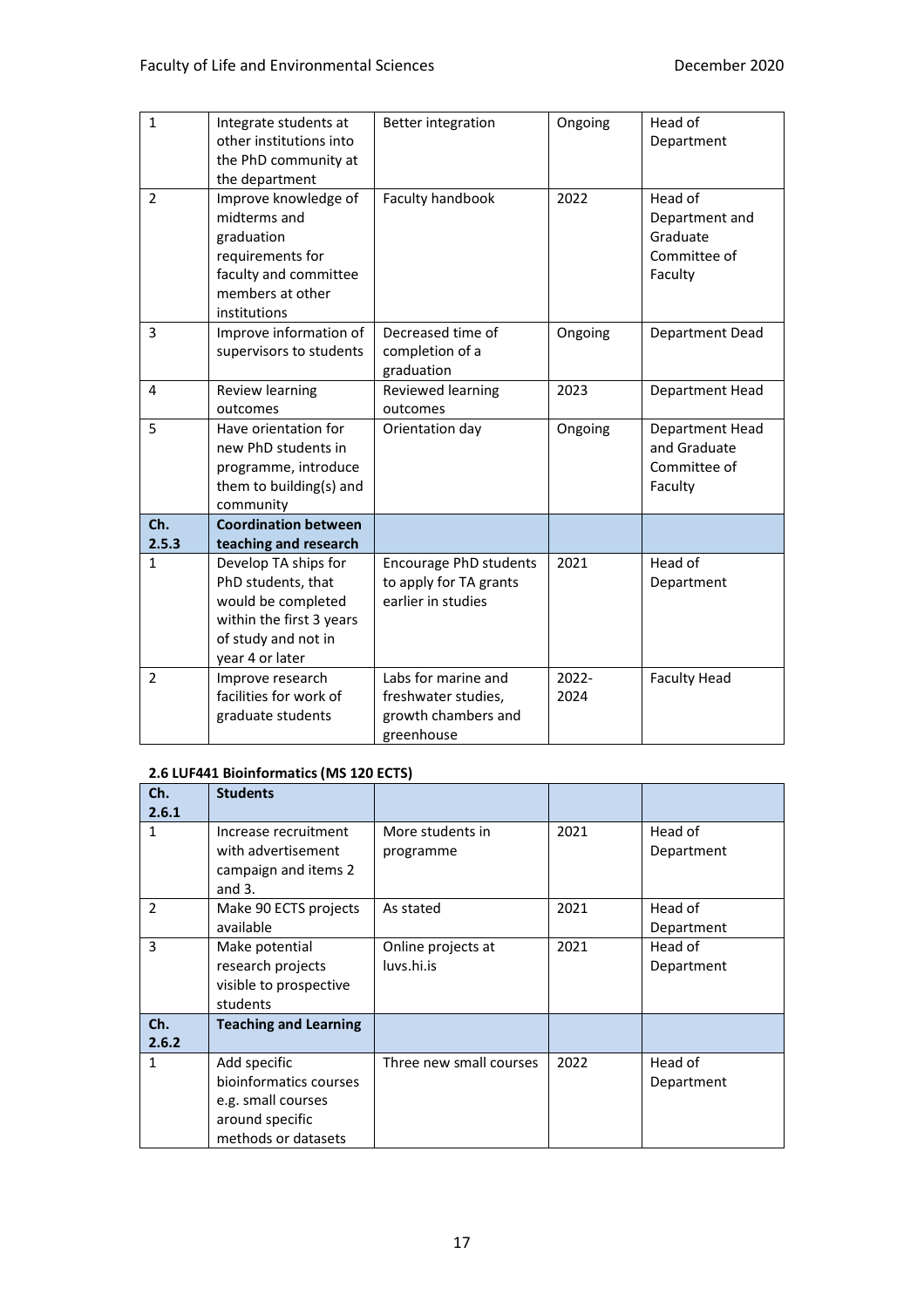| $\mathfrak z$ | Reevaluate the<br>programme                                                                                 | Better programme                                     | 2022 | Heads of<br>Department and<br>Faculty |
|---------------|-------------------------------------------------------------------------------------------------------------|------------------------------------------------------|------|---------------------------------------|
| 3             | Merging the line with<br>other focus areas in<br>Biology if restructuring<br>doesn't increase<br>attendance | Programme changed to<br>specialization in biology    | 2022 | Head of<br>Department                 |
| Ch.           | <b>Coordination between</b>                                                                                 |                                                      |      |                                       |
| 2.6.3         | teaching and research                                                                                       |                                                      |      |                                       |
|               | Integrate with other<br>faculties, computer<br>science and MS in<br>biostats/public health                  | More students from<br>other programmes in<br>courses | 2022 | Head of<br>Department                 |

#### *Department of Geography and Tourism Studies* **2.7 LAN267 Geography (BS 180 ECTS)**

|                | 2.7 LANZO7 Geography (DS 100 ECTS) |                        |           |                   |
|----------------|------------------------------------|------------------------|-----------|-------------------|
| Ch.            | <b>Students</b>                    |                        |           |                   |
| 2.7.1          |                                    |                        |           |                   |
| $\mathbf{1}$   | Increase student                   | More students          | 2021      | All Faculty       |
|                | recruitment                        |                        |           |                   |
| $\overline{2}$ | Gain information on                | Survey report          | 2021      | Board of Faculty  |
|                | employability of                   |                        |           |                   |
|                | graduated students                 |                        |           |                   |
| 3              | Improve the dialogue               | Regular meetings of    | 2021      | Head of           |
|                | between students and               | head of department     |           | Department/       |
|                | department on quality              | with student           |           | All Department    |
|                | of teaching                        | representatives        |           |                   |
| 4              | Make a formal process              | Letter to students     | 2021      | Head of           |
|                | around the follow up               | representatives        |           | Department        |
|                | on the departmental                |                        |           |                   |
|                | responses to teaching              |                        |           |                   |
|                | surveys                            |                        |           |                   |
| Ch.            | <b>Teaching and Learning</b>       |                        |           |                   |
| 2.7.2          |                                    |                        |           |                   |
| $\mathbf{1}$   | Strengthen the                     | Increase teaching      | 2021      | Head of           |
|                | position of Head of                | discount for taking on |           | Department/Head   |
|                | department, allocating             | the post               |           | of Faculty        |
|                | more time and                      |                        |           |                   |
|                | resources for the job              |                        |           |                   |
| $\overline{2}$ | Improve geography                  | Better and more secure | 2021      | Head of           |
|                | laboratory facilities              | working conditions     |           | Department/Head   |
|                |                                    |                        |           | of Faculty        |
| 3              | Improve GIS & remote               | Up to date equipment   | 2021      | Head of           |
|                | sensing facilities                 | and facilities for     |           | Department/Head   |
|                |                                    | geospatial teaching    |           | of Faculty        |
| 4              | Analyze courses on GIS,            | Combined courses and   | 2021-2022 | Academic          |
|                | remote sensing and                 | new more advanced      |           | employees/Head of |
|                | cartography in the                 | courses                |           | Department/Head   |
|                | School with the aim of             |                        |           | of Faculty        |
|                | avoiding repetition and            |                        |           |                   |
|                | developing more                    |                        |           |                   |
|                | advanced courses                   |                        |           |                   |
| 5              | Increase the number of             | Courses                | 2022      | Head of           |
|                | elective courses in                |                        |           | Department/Head   |
|                | geography                          |                        |           | of Faculty        |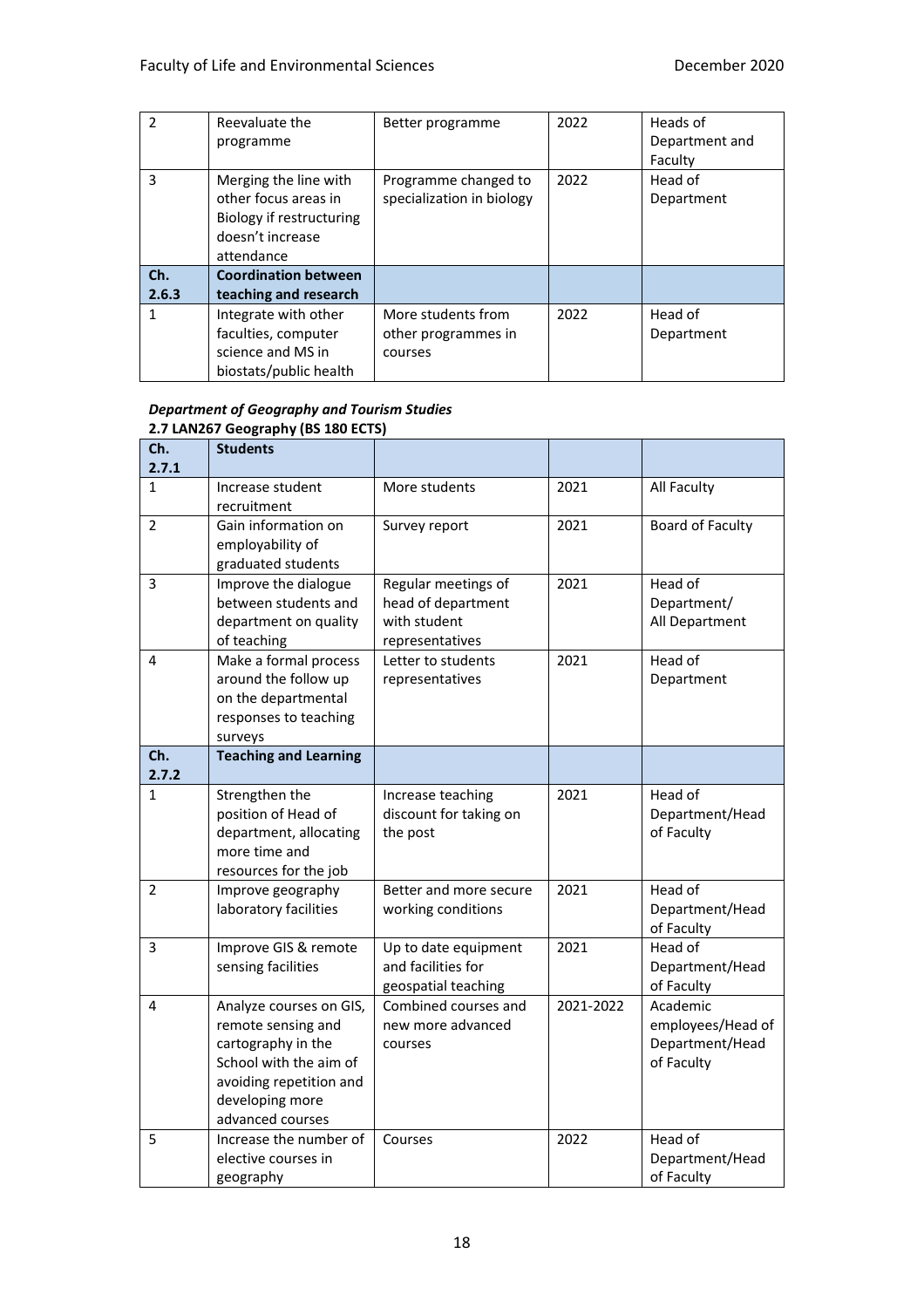| 6              | Revise learning<br>outcomes for<br>programme and<br>courses on a regular<br>basis                                         | Revised learning<br>outcomes for<br>programme and courses                                                                                                                             | Every 3d<br>year | Head of<br>Department                                                            |
|----------------|---------------------------------------------------------------------------------------------------------------------------|---------------------------------------------------------------------------------------------------------------------------------------------------------------------------------------|------------------|----------------------------------------------------------------------------------|
| $\overline{7}$ | Further encourage<br>formative assessments                                                                                | More emphasis on<br>formative assessment                                                                                                                                              | Ongoing          | All teachers                                                                     |
| 8              | Survey methods of<br>assessment in courses                                                                                | An overview of<br>assessment methods.                                                                                                                                                 | 2021             | Head of<br>Department                                                            |
| 9              | Consider placement<br>opportunities                                                                                       | Report on possibilities<br>for more systematic<br>approach to placement<br>opportunities                                                                                              | 2022             | Head of<br>Department / all<br>teachers                                          |
| 10             | Improve quality of<br>teaching                                                                                            | Improve access to<br>continuous education in<br>university teaching (e.g.<br>increase support to<br>teachers who want to<br>enrol for the graduate<br>diploma in Teaching<br>studies) | Ongoing          | Head of Faculty/<br>Head of<br>Department                                        |
| Ch.<br>2.7.3   | <b>Coordination between</b><br>teaching and research                                                                      |                                                                                                                                                                                       |                  |                                                                                  |
| $\mathbf{1}$   | Cross-faculty<br>coordinated<br>reorganisation of<br>geospatial teaching<br>programme (GIS/RS)                            | More nuanced and<br>advanced course<br>selection in GIS/RS                                                                                                                            | Next 3<br>years  | Coordinated via<br><b>CRS</b><br>Coordinating<br>teacher / Head of<br>Department |
| $\overline{2}$ | Increase student<br>opportunity to actively<br>experience ongoing<br>research                                             | Regular research<br>seminars open for<br>undergraduate and<br>graduate-level students                                                                                                 | Ongoing          | All teachers                                                                     |
| 3              | Improve coordination<br>of BS projects with<br>regard to fieldwork                                                        | Revised handbook of BS<br>thesis                                                                                                                                                      | 2021             | Coordinating<br>teacher / Head of<br>Department                                  |
| 4              | Create a pool of<br>possible research<br>topics for BS thesis                                                             | A list of research topics                                                                                                                                                             | 2021             | Coordinating<br>teacher / Head of<br>Department                                  |
| 5              | Encourage teachers to<br>make use of smaller<br>research grants for<br>creating research<br>opportunities for<br>students | More small research<br>grants to the<br>department                                                                                                                                    | Ongoing          | All teachers                                                                     |
| 6              | Provide deskspace and<br>relevant research<br>facilities for research<br>assistants                                       | Secure deskspace and<br>relevant research<br>facilities for research<br>assistants                                                                                                    | Ongoing          | Head of Faculty/<br>Research Unit head<br>Institute Head                         |
| 7              | Explore possibilities of<br>collaboration in course<br>offering between<br>geography and biology                          | Analyse the situation<br>and report                                                                                                                                                   | 2021             | Head of<br>Department/Head<br>of Faculty                                         |

**2.8 LAN441 Geography (MS 120 ECTS)**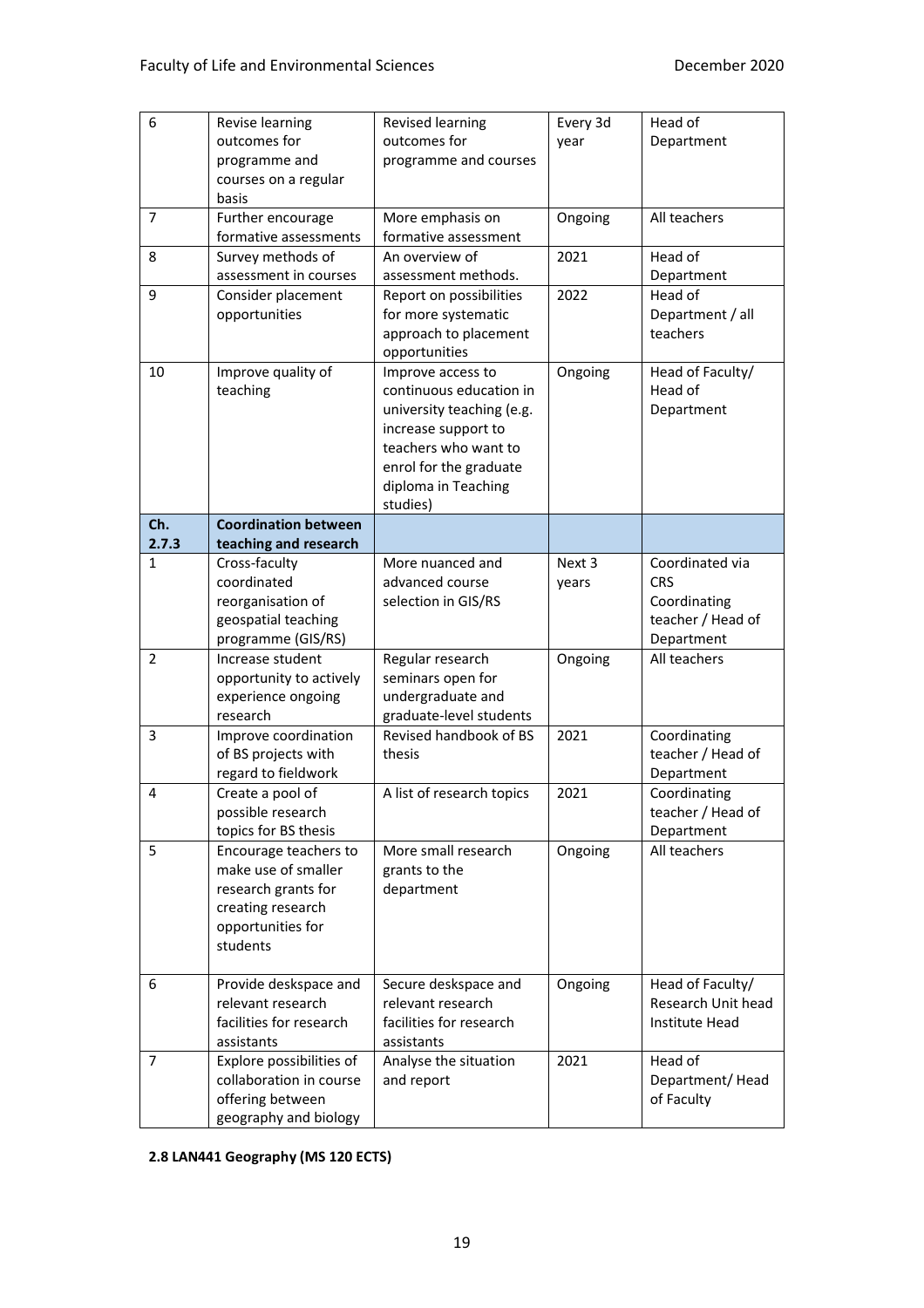| Ch.<br>2.8.1   | <b>Students</b>                                                                                                     |                                                                                                                 |                        |                                                                           |
|----------------|---------------------------------------------------------------------------------------------------------------------|-----------------------------------------------------------------------------------------------------------------|------------------------|---------------------------------------------------------------------------|
| 1              | Increase selection of<br>graduate student<br>courses                                                                | More dedicated MS<br>courses                                                                                    | 2021                   | Head of<br>Department/Head<br>of Faculty                                  |
| $\overline{2}$ | Gain information on<br>employability of<br>graduated students                                                       | Survey and report                                                                                               | 2022                   | Head of<br>Department/Head<br>of Faculty                                  |
| 3              | Improve orientation of<br>MS students at the<br>start of their studies                                              | Plan                                                                                                            | 2021                   | Head of<br>Department                                                     |
| 4              | <b>Establish Graduate</b><br>student retreat                                                                        | Organised retreat for all<br>MS and PhD students                                                                | 2021                   | Head of<br>Department                                                     |
| Ch.<br>2.8.2   | <b>Teaching and Learning</b>                                                                                        |                                                                                                                 |                        |                                                                           |
| 1              | Improve geography<br>laboratory facilities                                                                          | Better and more secure<br>working conditions                                                                    | 2021                   | Head of<br>Department/Head<br>of Faculty                                  |
| $\overline{2}$ | Improve GIS & remote<br>sensing facilities                                                                          | Up to date equipment<br>and facilities for<br>geospatial teaching                                               | 2021                   | Head of<br>Department/Head<br>of Faculty                                  |
| 3              | Revise learning<br>outcomes for<br>programme and<br>courses on a regular<br>basis                                   | <b>Updated learning</b><br>outcomes                                                                             | Every 3d<br>year       | Head of<br>Department                                                     |
| 4              | Further encourage<br>formative assessments                                                                          | More emphasis on<br>formative assessment                                                                        | Ongoing                | Head of<br>Department/all<br>teachers                                     |
| 5              | Consider placement<br>opportunities                                                                                 | Report on possibilities<br>for more systematic<br>approach to placement<br>opportunities                        | 2022                   | Head of<br>Department / all<br>teachers                                   |
| 6              | Improve dissemination<br>of information about<br>formal requirements<br>and milestones of MS<br>studies to teachers | Updated handbook of<br>procedures and<br>milestones                                                             | 2021                   | <b>Faculty Post</b><br>Graduate<br>Committee and<br>Head of<br>Department |
| Ch.<br>2.8.3   | <b>Coordination between</b><br>teaching and research                                                                |                                                                                                                 |                        |                                                                           |
| 1              | Cross-faculty<br>coordinated<br>reorganisation of<br>geospatial teaching<br>programme (GIS/RS)                      | More nuanced and<br>advanced course<br>selection in GIS/RS                                                      | Next 3<br>years        | Coordinated via<br><b>CRS</b>                                             |
| $\overline{2}$ | Establish more MS<br>specialisations                                                                                | Specialisation in specific<br>core areas such as<br>Geoinformation/Remote<br>Sensing Master and Soil<br>Science | Within next<br>5 years | Head of<br>Department                                                     |
| 3              | Increase student<br>opportunity to actively<br>experience ongoing<br>research                                       | Regular research<br>seminars open for<br>undergraduate and<br>graduate-level students                           | Ongoing                | All teachers                                                              |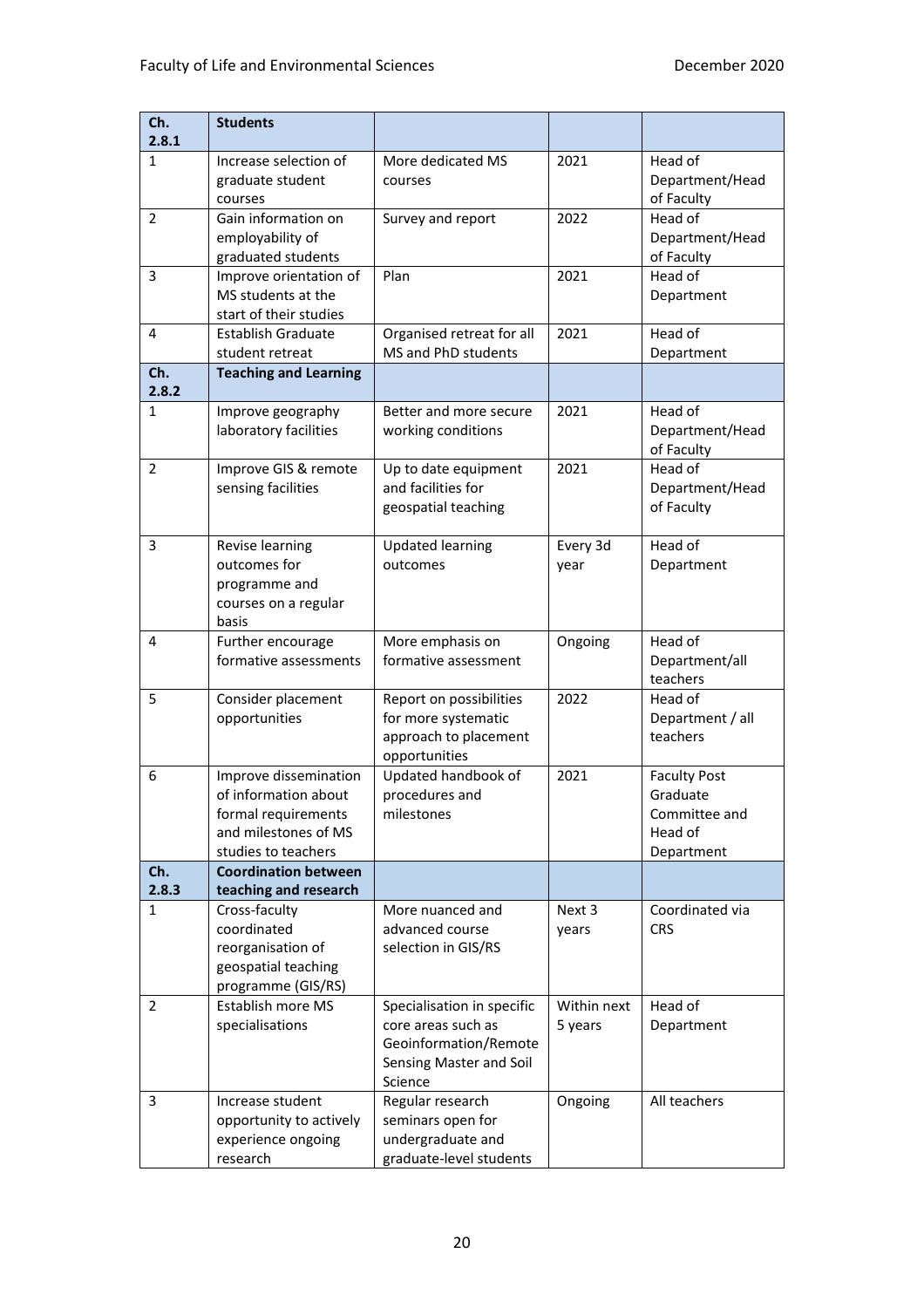| 4 | Encourage teachers to<br>make use of smaller<br>research grants for<br>creating research<br>opportunities for<br>students | More small research<br>grants to the<br>department                                 | Ongoing | Head of<br>Department                      |
|---|---------------------------------------------------------------------------------------------------------------------------|------------------------------------------------------------------------------------|---------|--------------------------------------------|
| 5 | Secure deskspace or<br>relevant research<br>facilities for research<br>assistants                                         | Secure deskspace and<br>relevant research<br>facilities for research<br>assistants | Ongoing | Head of Faculty /<br>Head of<br>Department |
| 6 | Explore possibilities of<br>cross faculty<br>collaboration for<br>course offering in MS<br>studies                        | Analyse possible<br>synergies and report                                           | 2021    | Head of Faculty/<br><b>Faculty Board</b>   |
| 7 | Increase the use of<br>small MS research<br>grants available                                                              | More systematic<br>presentation of the<br>grants to the faculty<br>staff           | 2021    | <b>Facuulty Board</b>                      |

### **2.9 FER265 Tourism Studies (BS 120 ECTS)**

| Ch.<br>2.9.1   | <b>Students</b>                                                                 |                                                                                                                                                                                       |         |                                                 |
|----------------|---------------------------------------------------------------------------------|---------------------------------------------------------------------------------------------------------------------------------------------------------------------------------------|---------|-------------------------------------------------|
| $\mathbf{1}$   | <b>Promotion of Tourism</b><br>studies                                          | Recruiting more<br>students                                                                                                                                                           | 2021    | Head of<br>Department / all<br>teachers         |
| $\overline{2}$ | Implementation of a<br>Diploma in Hospitality<br>and Tourism                    | 60 ECTS Diploma<br>programme                                                                                                                                                          | 2021    | Head of<br>Department                           |
| Ch.<br>2.9.2   | <b>Teaching and Learning</b>                                                    |                                                                                                                                                                                       |         |                                                 |
| 1              | Encourage variety of<br>teaching methods                                        | A balanced variety of<br>teaching methods                                                                                                                                             | Ongoing | All teachers                                    |
| $\overline{2}$ | Improve quality of<br>teaching                                                  | Improve access to<br>continuous education in<br>university teaching (e.g.<br>increase support to<br>teachers who want to<br>enrol for the graduate<br>diploma in Teaching<br>studies) | Ongoing | Head of Faculty/<br>Head of<br>Department       |
| Ch.            | <b>Coordination between</b>                                                     |                                                                                                                                                                                       |         |                                                 |
| 2.9.3          | teaching and research                                                           |                                                                                                                                                                                       |         |                                                 |
| 1              | Increase student's<br>opportunity to actively<br>experience ongoing<br>research | Regular research<br>seminars open for<br>undergraduate and<br>graduate-level students                                                                                                 | Ongoing | All teachers                                    |
| $\overline{2}$ | Improve coordination<br>of BS projects with<br>regard to fieldwork              | Revised handbook of BS<br>thesis                                                                                                                                                      | 2021    | Coordinating<br>teacher / Head of<br>Department |
| 3              | Create a pool of<br>possible research<br>topics for BS thesis                   | A list of research topics                                                                                                                                                             | 2021    | Coordinating<br>teacher / Head of<br>Department |
| 4              | Encourage teachers to<br>make use of smaller<br>research grants for             | More small research<br>grants to the<br>department                                                                                                                                    | Ongoing | All teachers                                    |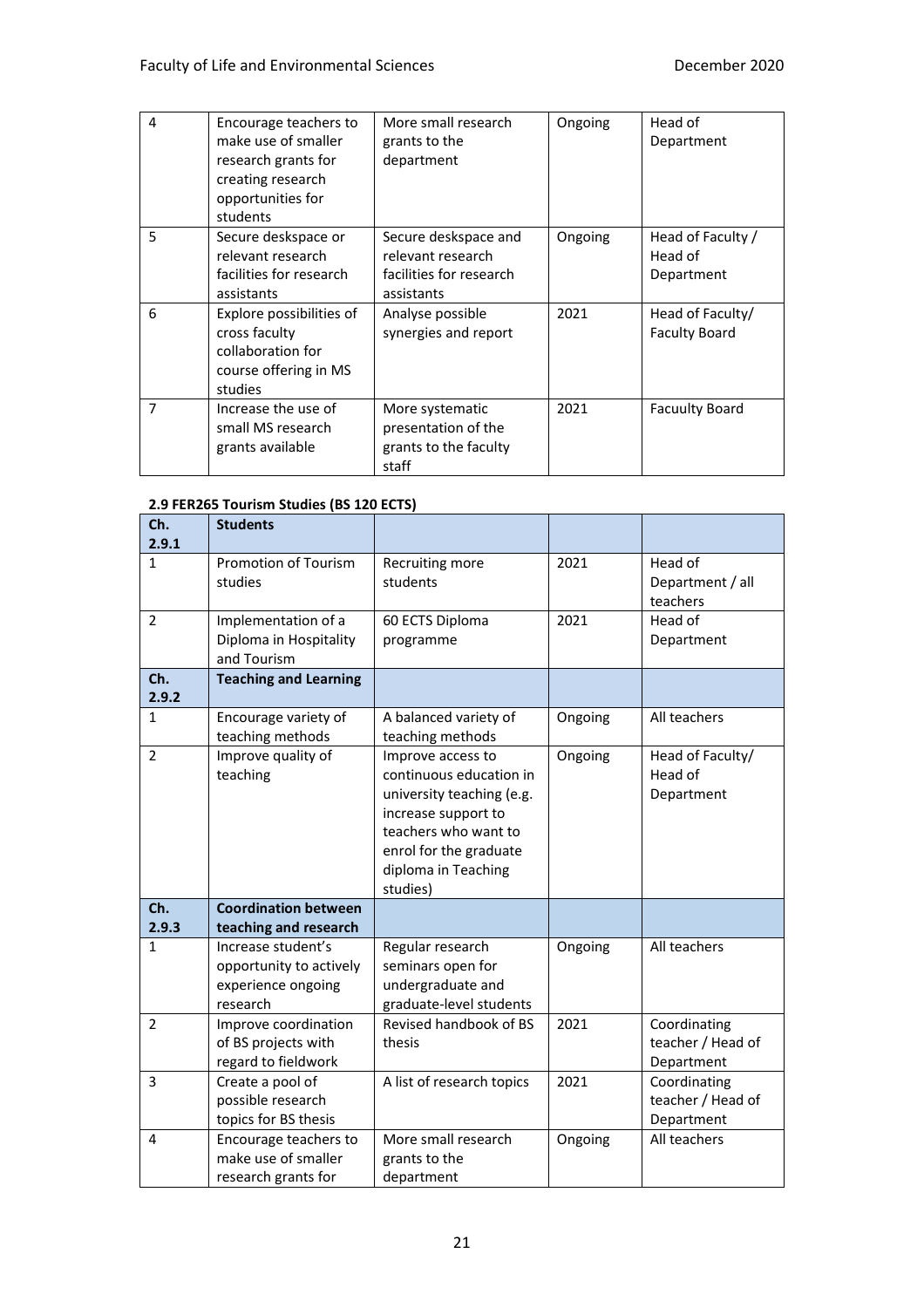|   | creating research<br>opportunities for<br>students                                  |                                                                                    |         |                                                            |
|---|-------------------------------------------------------------------------------------|------------------------------------------------------------------------------------|---------|------------------------------------------------------------|
| 5 | Provide deskspace and<br>relevant research<br>facilities for research<br>assistants | Secure deskspace and<br>relevant research<br>facilities for research<br>assistants | Ongoing | Head of Faculty/<br>Research Unit Head<br>/ Institute Head |
| 6 | Explore possibilities of<br>collaboration in course<br>offering across<br>faculties | Analyse the situation<br>and report                                                | 2021    | Head of<br>Department / Head<br>of Daculty                 |

### **2.10 FER442 Tourism Studies (MS 120 ECTS)**

| Ch.<br>2.10.1  | <b>Students</b>                                                                                                           |                                                                                       |                  |                                                                           |
|----------------|---------------------------------------------------------------------------------------------------------------------------|---------------------------------------------------------------------------------------|------------------|---------------------------------------------------------------------------|
| 1              | Increase the number of<br>specialized MS courses                                                                          | More dedicated MS<br>courses                                                          | 2021             | Head of<br>Department                                                     |
| $\overline{2}$ | Improve the provision<br>of compulsory courses<br>in Tourism offered in<br>English                                        | More compulsory MS<br>courses in English                                              | 2021             | Head of<br>Department                                                     |
| 3              | Improve orientation of<br>MS students at the<br>start of their studies                                                    | Plan                                                                                  | 2021             | Head of<br>Department                                                     |
| 4              | Establish a regular<br>graduate student<br>retreat                                                                        | Organised retreat                                                                     | 2021             | Head of<br>Department                                                     |
| Ch.<br>2.10.2  | <b>Teaching and Learning</b>                                                                                              |                                                                                       |                  |                                                                           |
| 1              | Regular revision of<br>learning objectives and<br>curriculum mapping                                                      | <b>Updated learning</b><br>outcomes                                                   | Every 3d<br>year | Head of<br>Department                                                     |
| $\overline{2}$ | Develop more MS<br>specialisations in<br>Tourism                                                                          | Implement more MS<br>specialisations                                                  | 2022             | Head of<br>Department                                                     |
| 3              | Improve dissemination<br>of information about<br>formal requirements<br>and milestones of MS<br>studies to teachers       | Updated handbook of<br>procedures and<br>milestones                                   | 2021             | <b>Faculty Post</b><br>Graduate<br>committee and<br>Head of<br>Department |
| Ch.<br>2.10.3  | <b>Coordination between</b><br>teaching and research                                                                      |                                                                                       |                  |                                                                           |
| 1              | Increase student<br>opportunity to actively<br>experience ongoing<br>research                                             | Regular research<br>seminars open for<br>undergraduate and<br>graduate-level students | Ongoing          | All teachers                                                              |
| 2              | Encourage teachers to<br>make use of smaller<br>research grants for<br>creating research<br>opportunities for<br>students | More small research<br>grants to the<br>department                                    | Ongoing          | All teachers                                                              |
| 3              | Provide deskspace and<br>relevant research<br>facilities for research<br>assistants                                       | Secure deskspace and<br>relevant research<br>facilities for research<br>assistants    | Ongoing          | Head of Faculty/<br>Research Unit Head<br>/ Institute Head                |